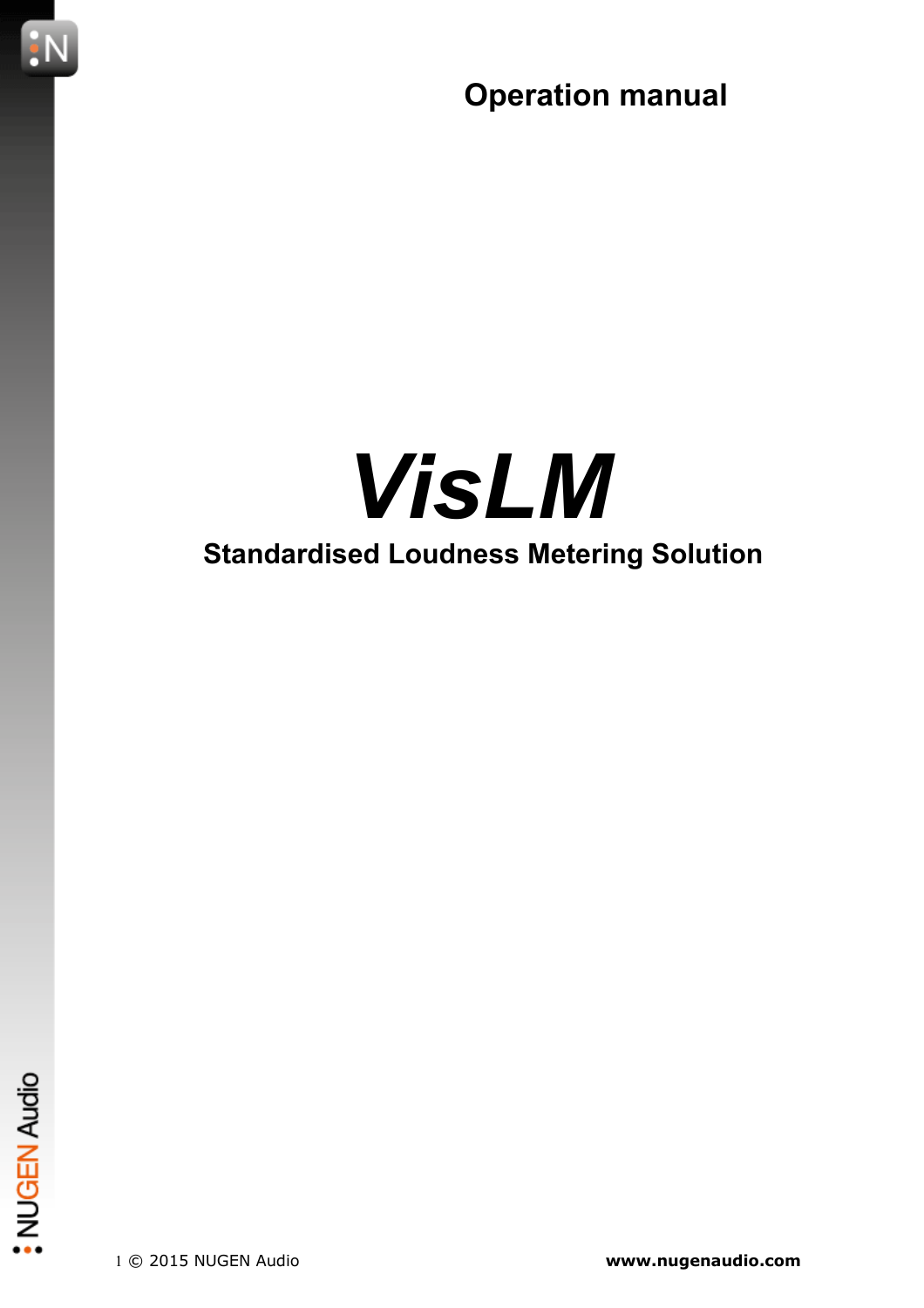

| Introduction                                                                                                                                                                                                                                                      |                         | З  |
|-------------------------------------------------------------------------------------------------------------------------------------------------------------------------------------------------------------------------------------------------------------------|-------------------------|----|
| Interface<br><b>General Layout</b><br>Loudness meter<br>Loudness History & Distribution<br><b>True Peak Meter</b><br><b>Options panels</b><br><b>Preset recall</b><br>15<br><b>Meters</b><br>16<br>Alerts<br>18<br>19<br><b>Export</b> (Text and Automation logs) | 4<br>6<br>9<br>12<br>14 | 4  |
| Global<br>20<br>Loudness History mode<br>System<br>Elapsed<br>Time-code (Loudness Overdub mode)                                                                                                                                                                   | 22<br>24<br>26          | 21 |
| <b>Stand Alone Application</b>                                                                                                                                                                                                                                    |                         | 29 |
| Loudness metering in practice                                                                                                                                                                                                                                     |                         | 31 |
| <b>Reporting a Problem</b>                                                                                                                                                                                                                                        |                         | 35 |
| <b>Version History</b>                                                                                                                                                                                                                                            |                         | 36 |

**Contents Page**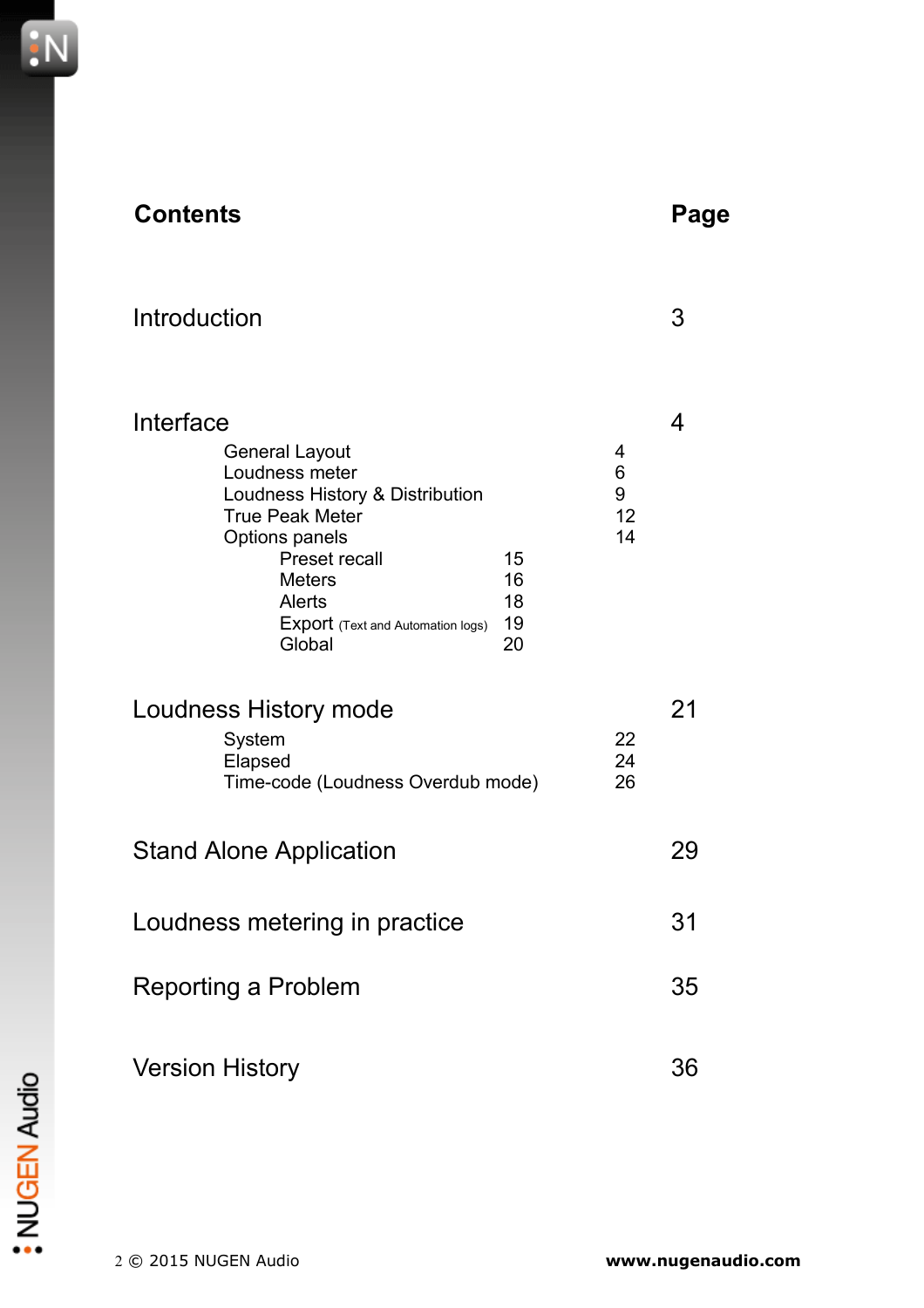

#### **Introduction**

The NUGEN Audio VisLM is a loudness metering system fully compliant with the ITU-R BS.1770/1771 metering standard, EBU R128, ATSC A/85 and several other region specific loudness standards.

VisLM is available in two versions, VisLM-C (compact) and VisLM-H (history). The operation of both versions is broadly the same, although VisLM-H has a number of additional features.

Both versions of VisLM are available in stereo, 5.1 and 7.1 formats. Many plug-in hosts will now accept the surround version on any audio channel, however some require channel specific implementation, so the 2.0 version is supplied for standard stereo

operation in these situations. The surround version will work correctly with track counts from 1.0 up-to 7.1 in hosts that provide this flexibility.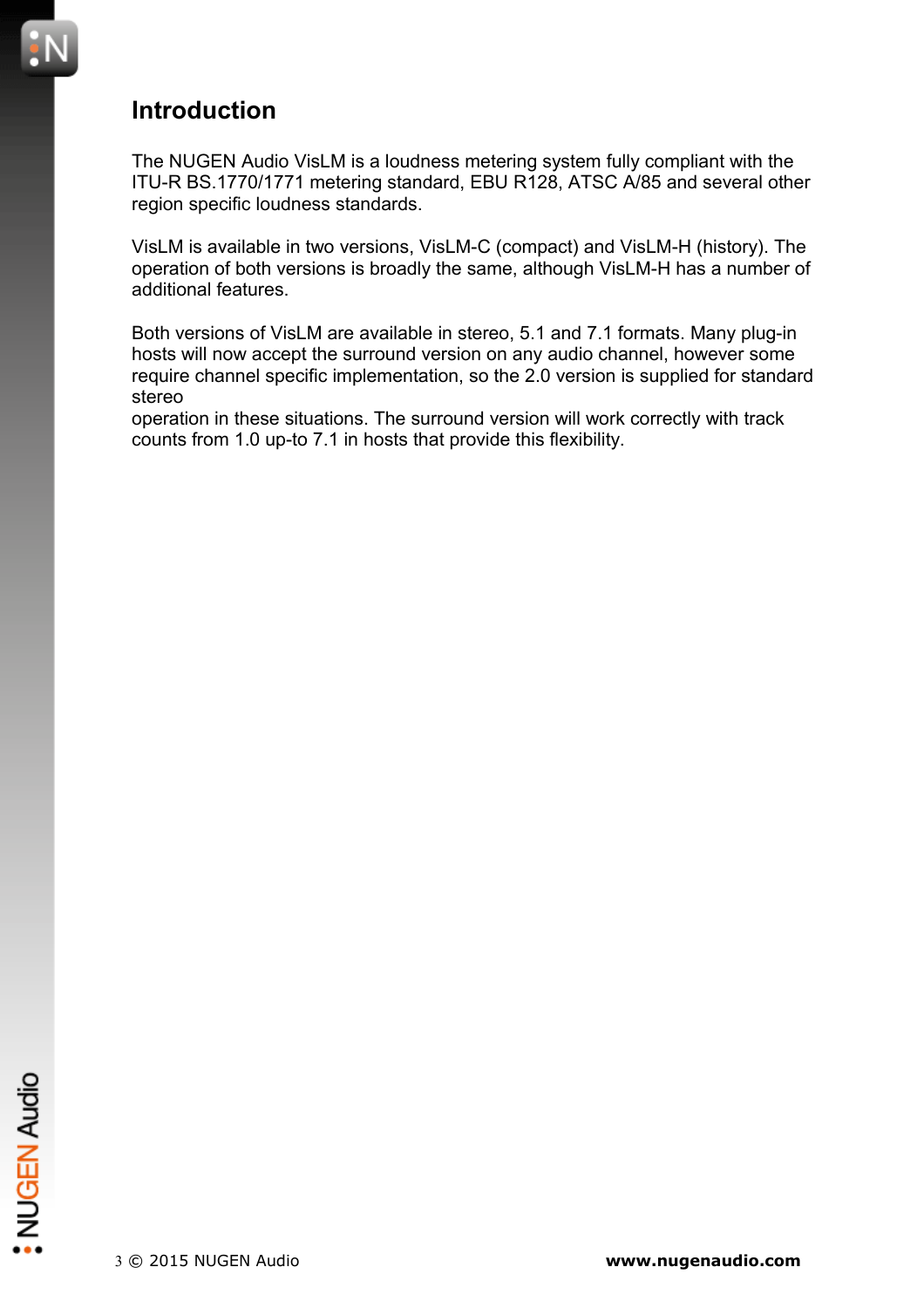#### **Interface – General layout**

The interface is designed to facilitate intuitive operation by grouping similar aspects of operation into distinct zones as shown below. VisLM is highly configurable, with the ability to show/hide many functions and parameters. This manual is illustrated using VisLM-H, and in general will show an expanded interface to allow explanation of all parameters.



- **1 Main display.** The main display area shows the information relevant to the current view setting; the Loudness Meter, True-Peak meter or Options page.
- **2 Main display control.** These controls determine what is shown in the main display.
	- i) Loudness Loudness Meter
	- ii) True-Peak True-Peak Meter
	- iii) Options Options panel
- **3 Loudness History** (VisLM-H only)**.** The history view presents the historical loudness and true-peak clip values over time.
- **4 Loudness distribution (**VisLM-H only)**.** This optional view represents the distribution of loudness measurement within the Integrated loudness measurement. 4 **Loudness History** (VisLM-H only). The history view presents the historical<br>loudness and true-peak clip values over time.<br>4 **Loudness distribution** (VisLM-H only). This optional view represents the<br>distribution of loudn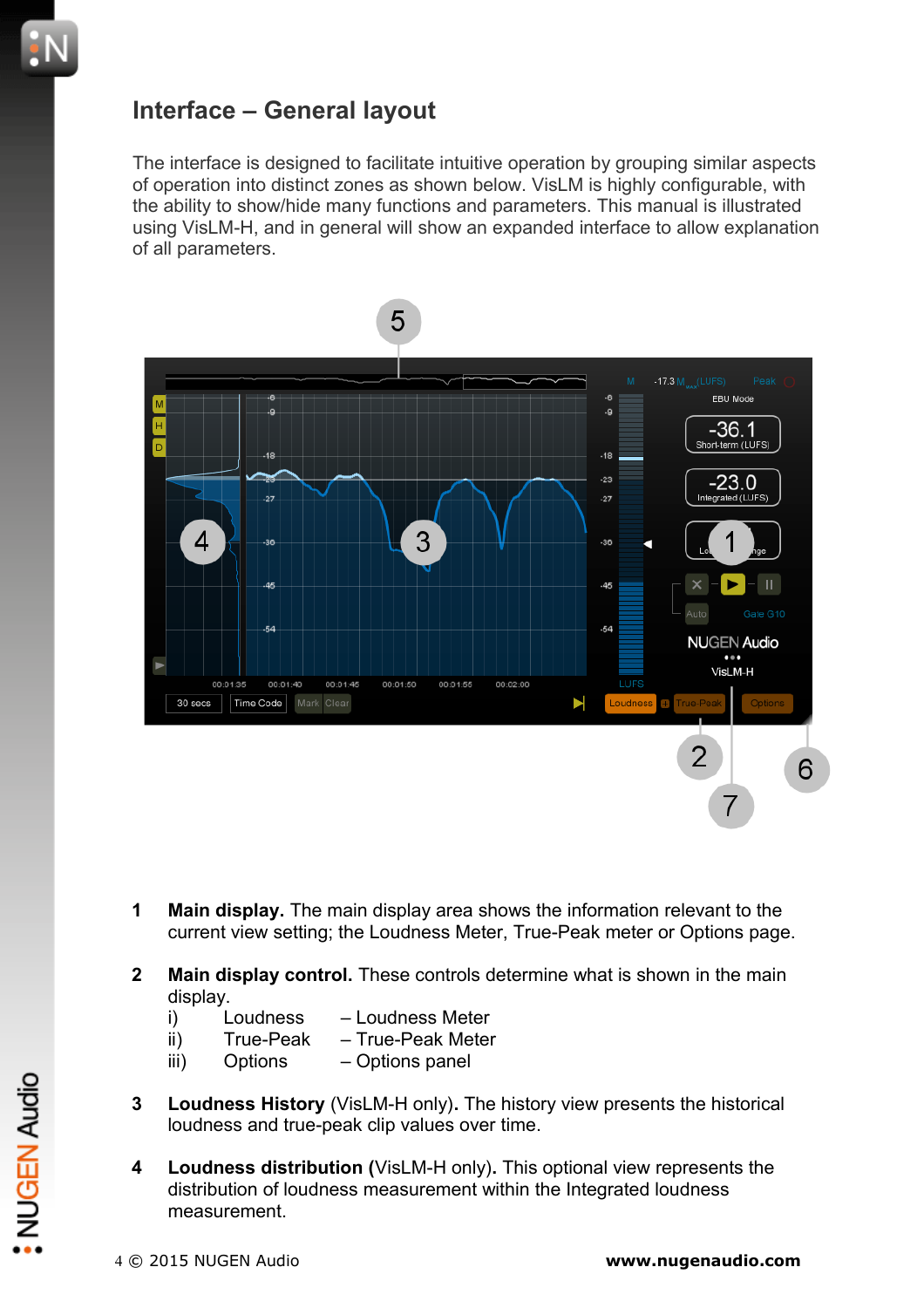- **5 Loudness history Macro View (**VisLM-H only)**.** This optional view shows the overall loudness history stored by the plug-in. This view can be used to rapidly locate areas of specific interest in the main loudness history view.
- **6 Resize control** (VisLM-H only)**.** This control is used to resize the interface to a suitable proportion and scale to suit the available screen space and best fit with your workflow.
- **7 Plug-in title.** Click to open licensing/credits panel and a direct link to open the plug-in manual (if installed).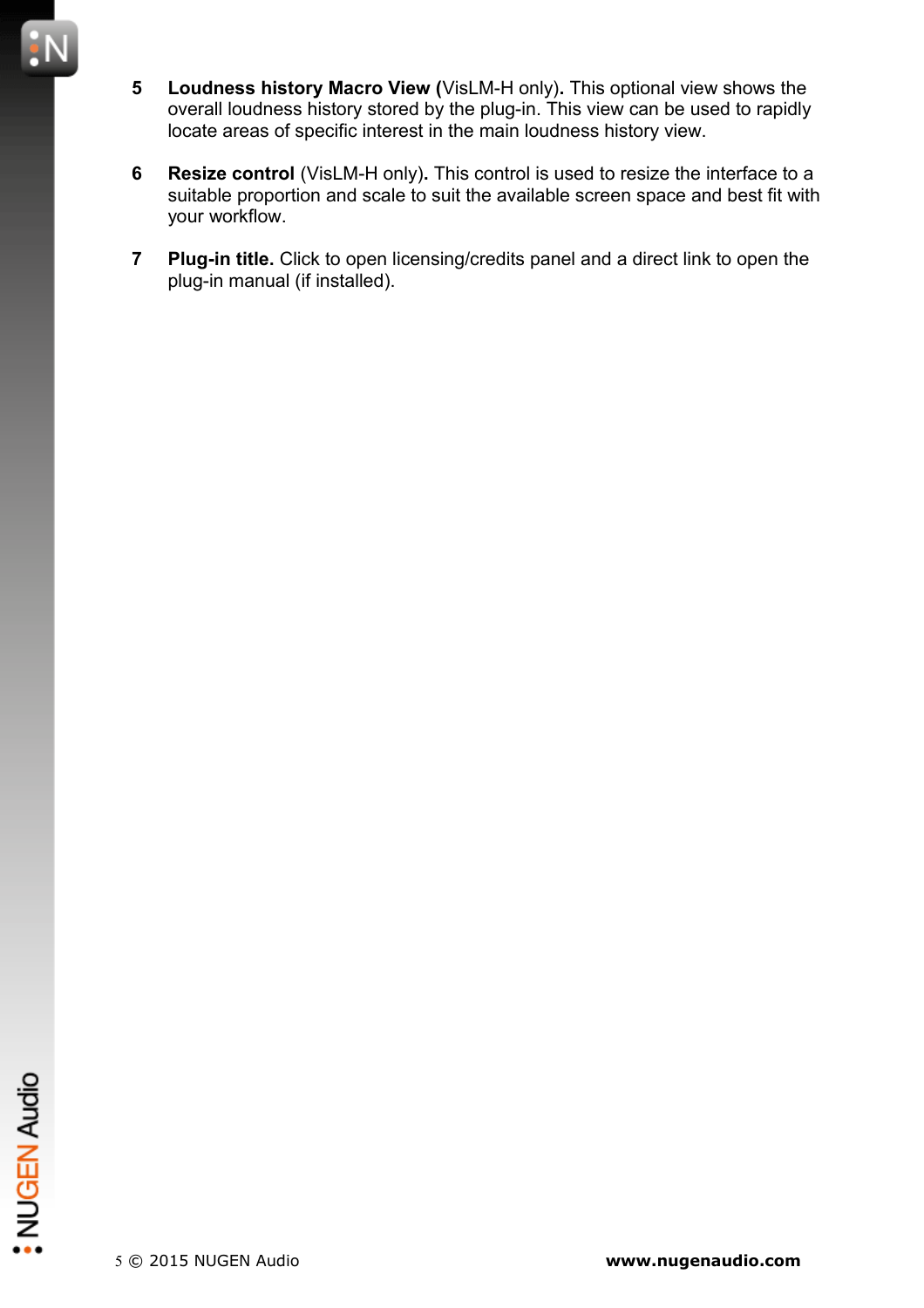#### **Interface – Loudness meter**

This section displays the primary Loudness Meter values and controls. The performance and values given in this section of the meter are in accordance with and as defined by ITU-R BS.1770 and/or EBU R128.



- 1 **Loudness Meter select.** This control switches the main display to show the Loudness Meter and is mutually exclusive to the True-Peak and Options select controls. The '+' button can be used to open a combined True-Peak and Loudness Meter summary view.
- 2 **Loudness Bar Meter.** Shows the level of the current audio input in Loudness Units (LU/LUFS) as defined by EBU R128 or ATSC A/85 (LK/LKFS). The meter can show either Momentary (M) or Short-term (S) loudness as a bar meter, with the remaining value indicated by a white arrow marker. It is also Loudness weter and is mutually exclusive to the True-Peak and Options selection<br>controls. The '+' button can be used to open a combined True-Peak and<br>Loudness Meter summary view.<br>2 **Loudness Bar Meter.** Shows the level of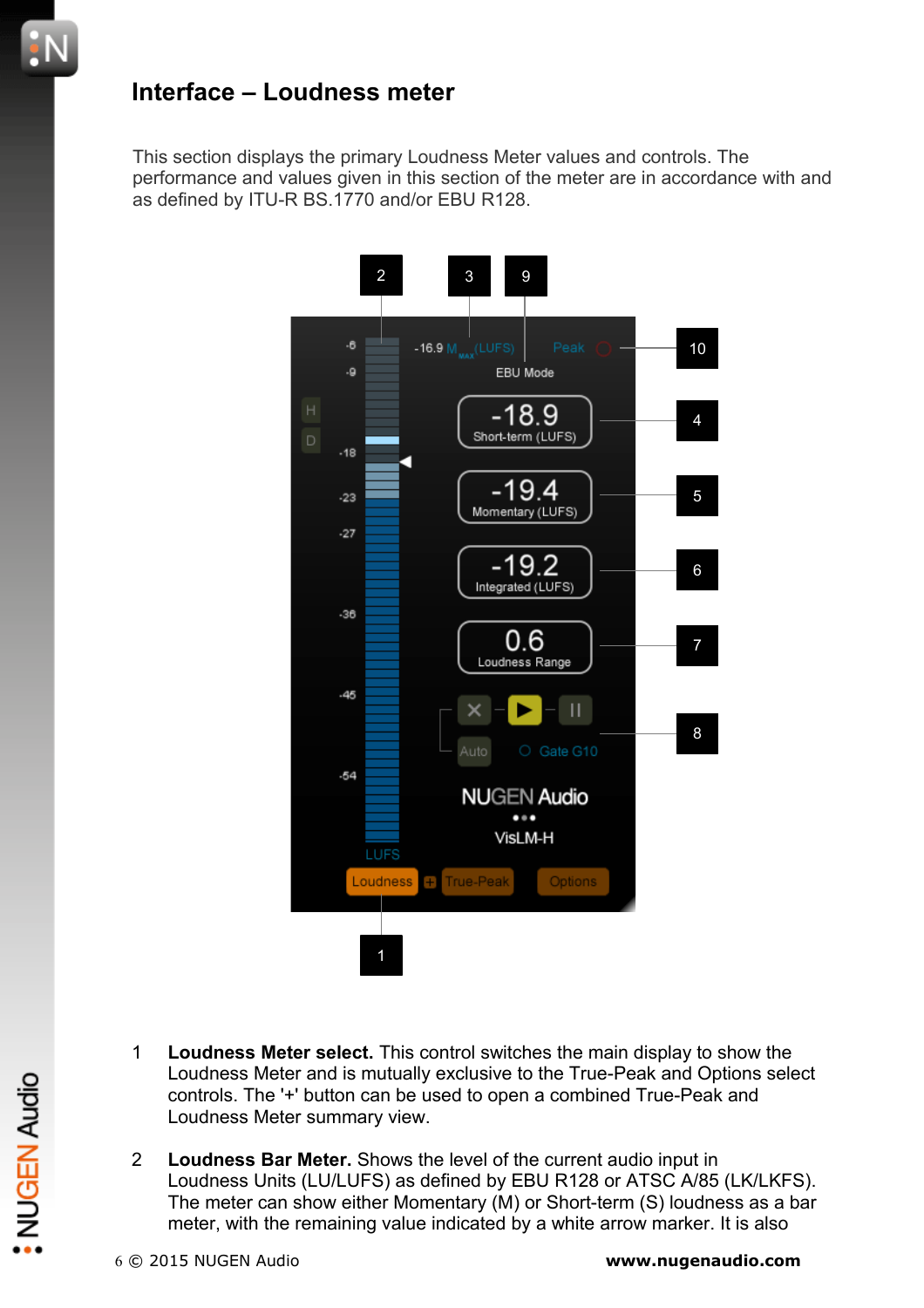possible to configure a split meter, with M/S or S/M meters side-by-side. Clicking the LUFS/LKFS unit marker cycles through the options, or the meters required can be specified directly via the options panel (see below). Various colour splits can also be established using the parameters available in the Loudness Meter options panel.

- 3 **Momentary (M)/Short-term Loudness (S) Meter Max Value.** This value shows Maximum value of the momentary or short-term loudness meter (click the  $M_{\text{max}}$  or  $S<sub>max</sub>$  indicator to toggle between the two. Click the numeric value to reset. This value is also reset when the integrated loudness measurement is reset.
- 4 **Momentary (M) Loudness.** Optional display (see Options panel below). Displays the short-term loudness value as defined by ITU-R BS. 1770. This value may also be indicated by the momentary loudness bar meter or using the white arrow marker next to it depending upon user configuration.
- 5 **Short-term (S) Loudness.** Displays the short-term loudness value as defined by ITU-R BS. 1770. This value may also be indicated by the momentary loudness bar meter or using the white arrow marker next to it depending upon user configuration.
- 6 **Integrated Program Loudness (I).** This value displays integrated loudness as described in ITU-R BS.1770 (or as specified by the dialog measurement if this is active) and is controlled using the Integrated loudness functions [8].
- 7 **Loudness range descriptor (LRA).** This value quantifies the variation in a time-varying loudness measurement and is supplementary to the measure of overall loudness, that is, 'integrated program loudness'.
- 8 **Integrated Loudness functions.** This group of controls provides access to the Integrated Loudness section of the meter.In some history modes these controls may alter slightly in functionality (see Loudness History modes below).

**Auto.** Select to activate/de-activate transport activation of controls. This control is not available in the stand alone version of VisLM.

**Play control.** Start/continue the measurement of integrated loudness and LRA simultaneously.

**Pause control.** Pause the measurement of integrated loudness and LRA simultaneously.

**X control.** Resets all measures. If desired, a strict interpretation of ITU-R B.S. 1771 can be applied where this control resets the measurement of integrated Loudness and LRA only. This is accessed via the options page (click plug-in title to open). May be operated whether the meter is running or paused. The integrated Loudness and LRA only. This is accessed via the options particle in the total open). May be operated whether the meter is runnior paused.<br> **Gate** (Where relevant). The integrated loudness measurement utilis

**Gate** (Where relevant)**.** The integrated loudness measurement utilises a complex gating function. This indicator lights to give an indication that the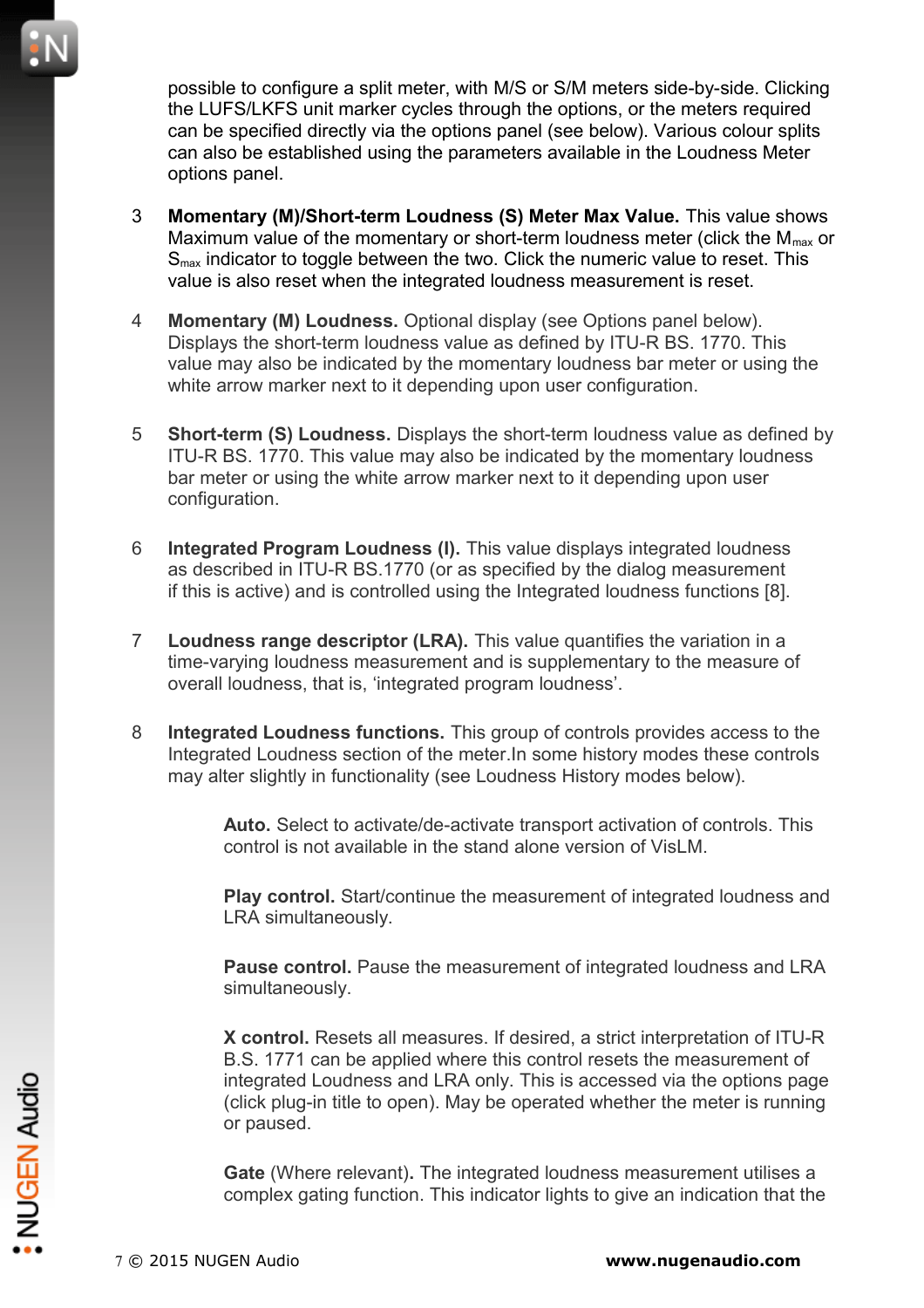

gate is potentially active. As the gate may act retrospectively, this is not an exact indicator, but rather gives an indication that gating is likely.

9 **Mode indicator.** This indicator lights to indicate which mode the meter is operating in. It is possible to set VisLM to work specifically to 'EBU Mode', ITU-R BS. 1770, ATSC A/85 and others. It may also be useful to define 'transitional' settings moving toward loudness recommendations. In these situations, where the full definition of a particular standard is not adhered to, the mode indicator will show 'custom'.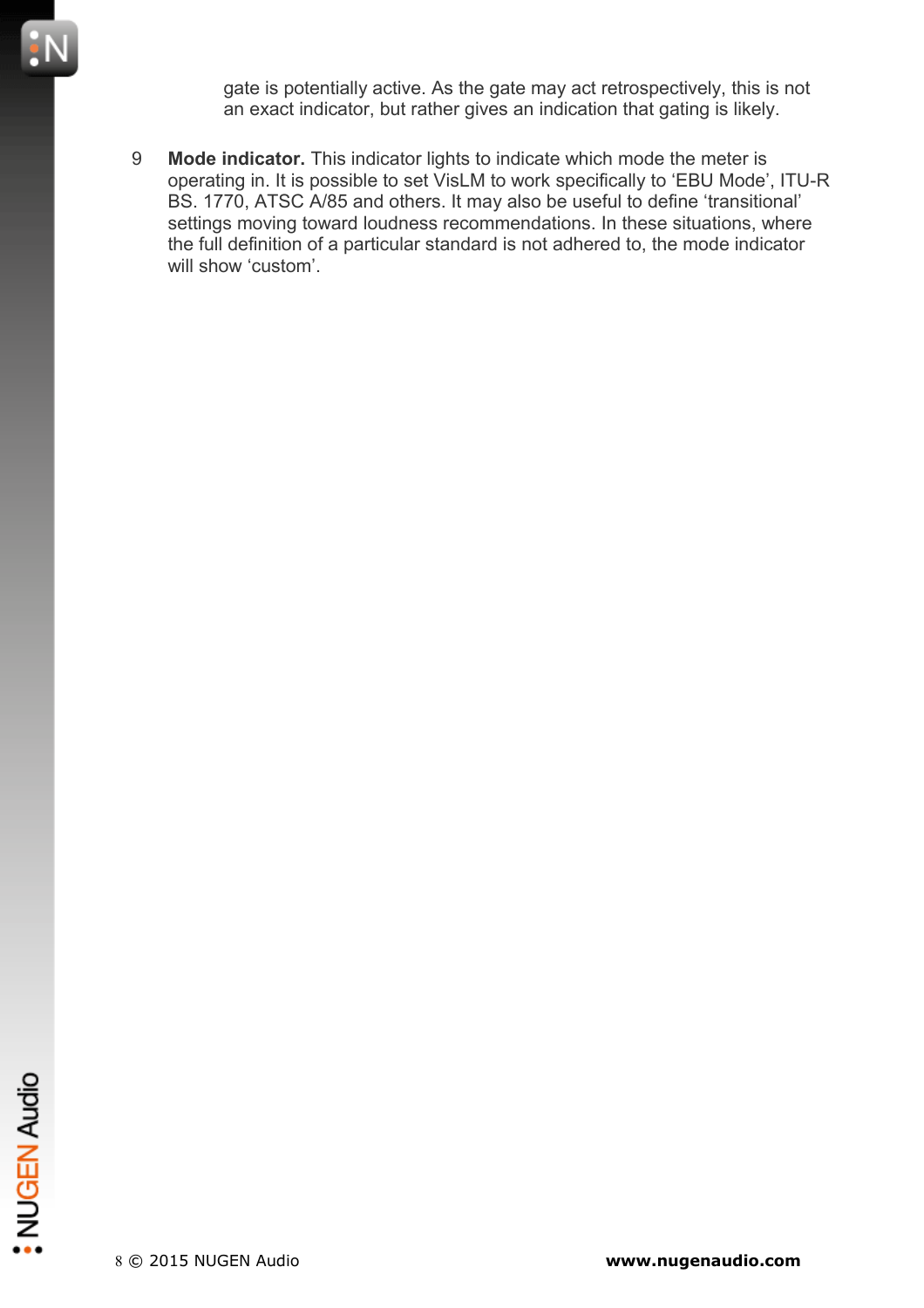#### **Interface – Loudness History & Distribution**

This section of the meter is only available in VisLM-H. The loudness history section displays the historical data of the short-term loudness reading (compensated for screen resolution where required). This view is active at all times, irrespective of the main display control settings.



1 **Loudness History view selector tabs.** These controls determine which data is shown in the loudness history.

> **Arrow Control.** The arrow control found at the bottom of the selector tabs is used to expand the tab selectors to reveal further options. Once the desired options have been chosen, the control can be used to minimise the tabs, leaving maximum space available for data presentation.

**Macro / M control.** Used to toggle the history macro display on/off (see below).

**History / H control.** Used to toggle the history display on/off (see below). This causes the plug-in interface to resize. Depending upon your NLE/DAW, the plug-in interface may need to be closed and re-opened in order to resize the plug-in container. 9 © 2015 NUGEN Audio<br>
NET Auto Science the plug-in interface may need to be closed and re-opened<br>
order to resize the plug-in container.<br>
When the tabs are in expanded view (see Arrow Control above),<br>
additional options a

When the tabs are in expanded view (see Arrow Control above), additional options are available.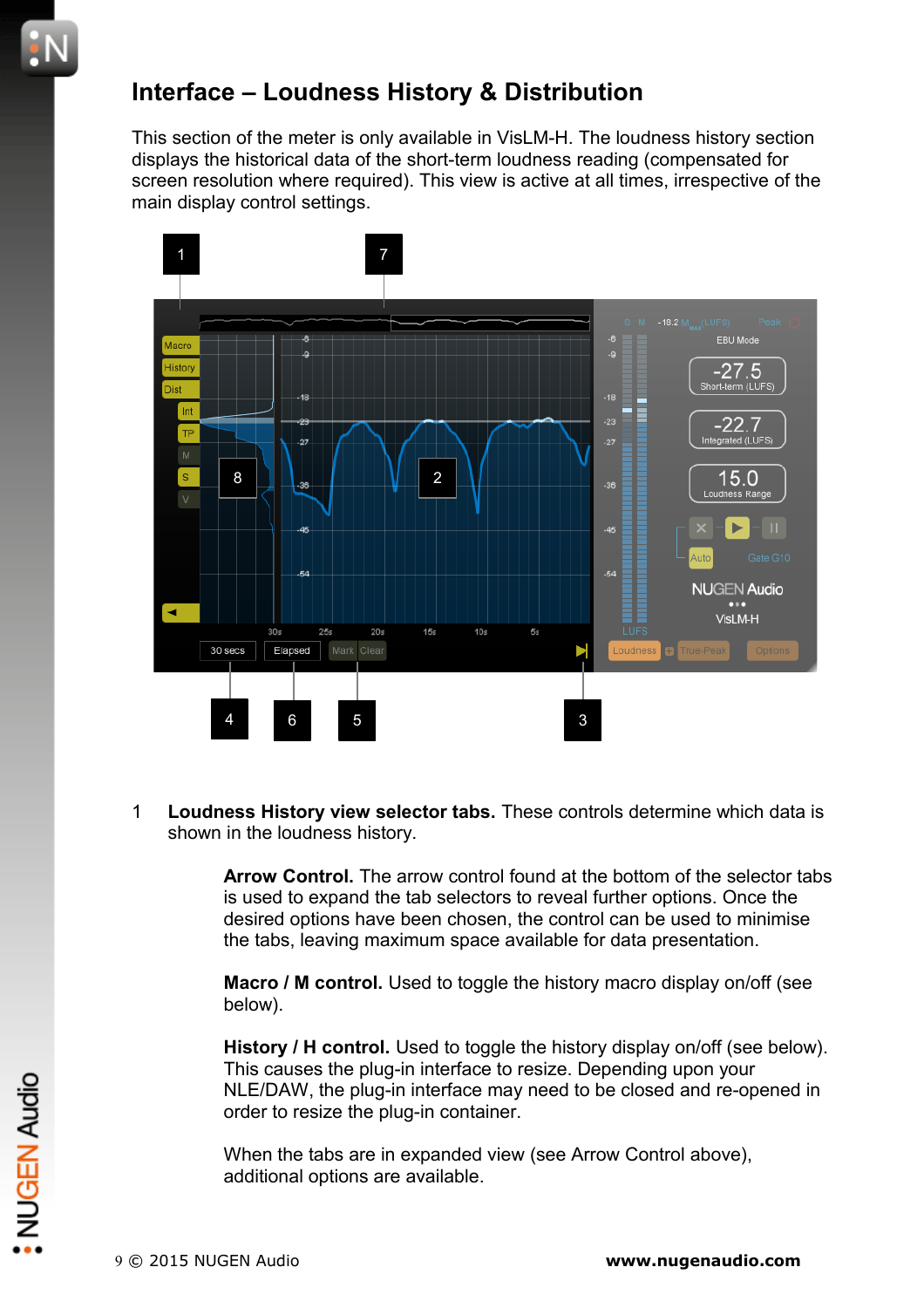**Int.** Toggles the Integrated Program loudness indicator on/off in the history display.

**TP.** Toggles True-peak clip notifications on/off on the history display and history macro view. These are shown on both displays as red dots, indicating the point at which a True-peak clip was detected.

**M.** Toggles the Momentary loudness trace on/off in the history display.

**S.** Toggles the Short-term loudness trace on/off in the history display.

**Variance.** Toggles the Variance envelope on/off in the history display. The variance measure is a sub-value of the loudness range descriptor, and shows the measure of variation in the level over time.

**Dist / D control.** Used to toggle the loudness distribution display on/off.

2 **Loudness History Inspector View.** This area displays the loudness history traces as determined by the history view selector tabs (see above), compensated for screen resolution where required. The data scrolls building up the view over time. The data for all traces within the loudness history view is continuously calculated and stored irrespective of whether the trace is active or not.

The loudness history inspector view can be scrolled in time by click-dragging left/right.

- 3 **Loudness history follow control.** This control determines whether the loudness history automatically scrolls, following real-time input, or shows a static view to allow historical inspection. Click to toggle the control on/off.
- 4 **Loudness History zoom.** Determines the zoom level of the history view, from 10 secs to 24 hours. All data is available until the plug-in is re-set, so it is possible to choose different zoom levels at differing times without loosing data from the view.
- 5 **Mark|Clear.** Click mark to drop a vertical marker to indicate a specific point of interest in the history view. Click Clear to remove dropped markers.
- 6 **Time reference.** VisLM-H has three modes of time referencing, each with different capabilities and applications.

**System.** Chose this option to select a system clock (HH:MM:SS) reference. When system time is selected, the time scale will scroll along with the history inspector view to allow events to correlated with the system clock. System. Chose this option to select a system clock (HH:MM:SS)<br>reference. When system time is selected, the time scale will scroll along<br>with the history inspector view to allow events to correlated with the<br>system clock.<br>

**Elapsed.** Elapsed time records the loudness at the audio input, scrolling the input to the left as it is received. If the loudness history inspector view is scrolled to view a specific set of data, this will cause the loudness data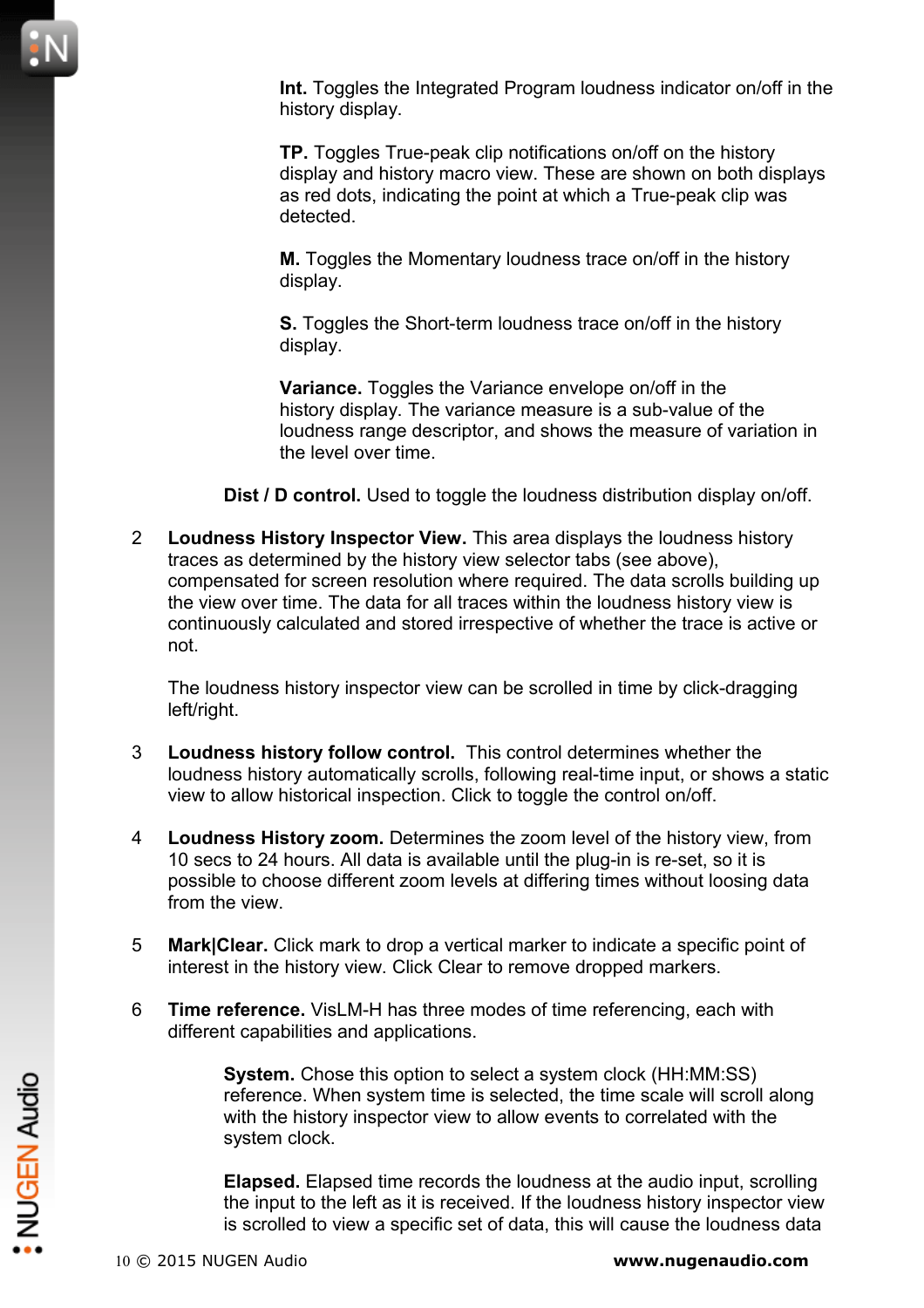trace to remain static, and (counter intuitively) the time reference scale will begin to scroll 'backwards' as the data on view is effectively becoming constantly older in the static display.

**Time Code.** Time code\* referencing is only available in the plug-in version of VisLM-H. When the time code reference is selected, loudness data is stored against time-code position. This mode enables the loudness overdub mode (a part of the proprietary NUGEN Audio ReMEM™ technology), the functionality of which is described in detail below.

- 7 **Loudness Macro Overview.** This view shows a macro overview of the loudness history stored within the plug-in. The rectangular window shows the data currently represented in the history inspector and can be dragged left/right to rapidly locate a specific region in the loudness inspector.
- 8 **Loudness distribution view.** The loudness distribution shows the distribution of short-term loudness measurements within the integrated loudness calculation. As a result, the graph will only show data if the integrated loudness calculation is active (or paused). The unshaded regions at the extremes of the distribution represent the data that is not incorporated into the LRA calculation.

\*Time Code referencing of audio data is dependent upon the support provided to the plug-in via the NLE or DAW host. In some hosts this support is not available or only restricted functionality is available.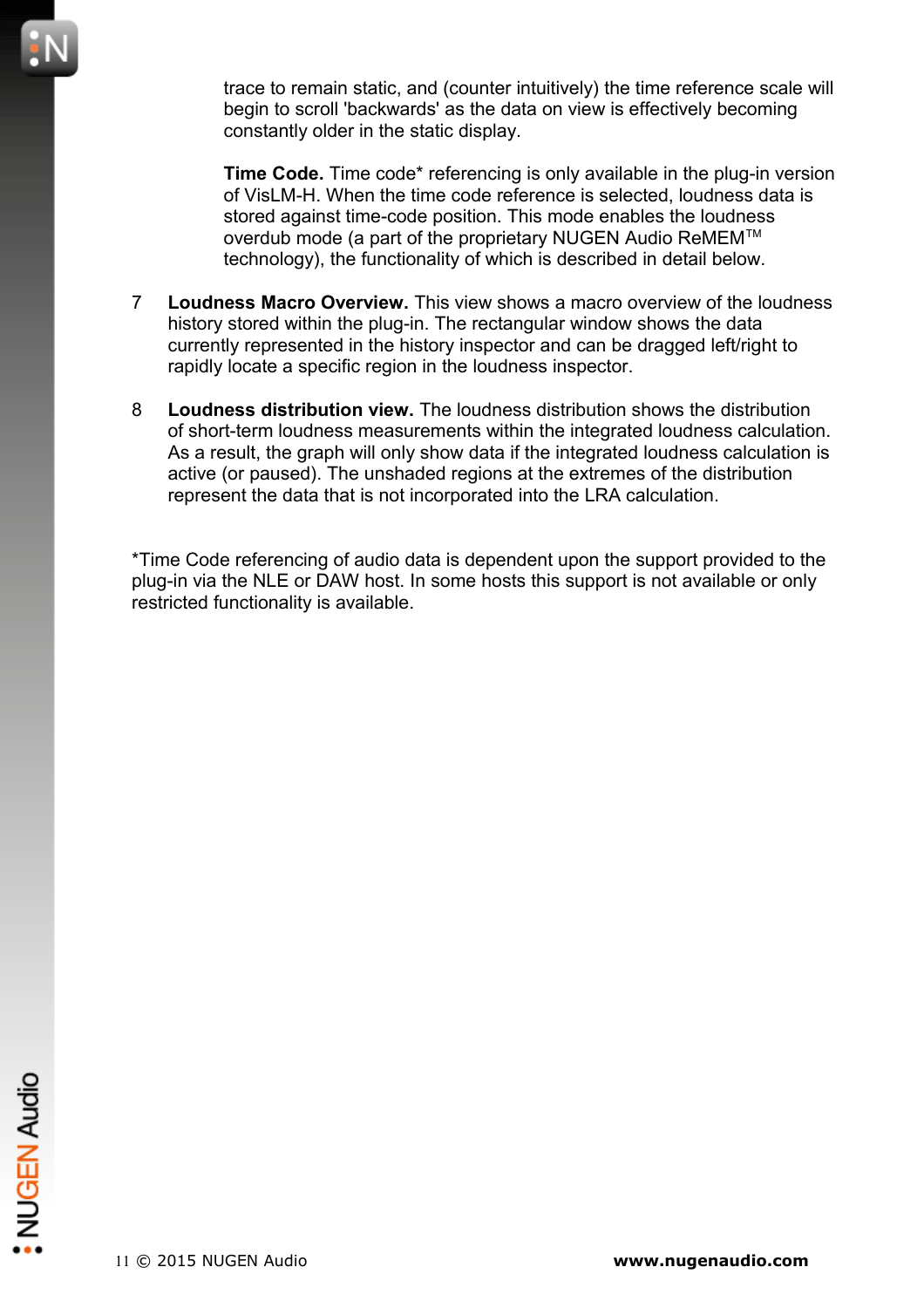#### **Interface – True-peak meter**

The true-peak meter displays true-peak values as defined in ITU-R BS.1770. VisLM is available in stereo, 5.1 and 7.1 formats, with the 5.1 & 7.1 formats being able to handle input from mono through to 5.1 surround automatically where the plug-in host facilitates this.



- **1 True-peak meter select.** This control opens the true-peak meter in the main display, and is mutually exclusive with the Loudness Meter control (Loudness). To return to using the Loudness Meter in the main display, use the Loudness control. The '+' button can be used to open a combined True-Peak and Loudness Meter summary view.
- **2 True-peak level meter.** Shows true-peak audio levels on available input channels from single (mono) input, through to 5.1 (or 7.1) surround. A permanent peak hold bar marks the highest level achieved. Click the meter to reset.
- **3 True-Peak overload indicator.** True-Peak overload indicator. This indicator will activate if the true-peak level reaches the level set on the options page, and hold momentarily after the signal has fallen below this threshold so as to be clearly visible when activated. 12 © 2015 NUGEN Audio<br>
22 O 2015 NUGEN Audio<br>
22 O 2015 NUGEN Audio<br>
22 O 2015 Audio<br>
22 O 2015 Audio<br>
22 O 2015 Audio<br>
22 O 2015 Audio<br>
22 O 2015 Audio<br>
22 O 2015 Audio<br>
22 O 2015 Audio<br>
22 O 2015 Audio<br>
22 O 2015 Audio<br>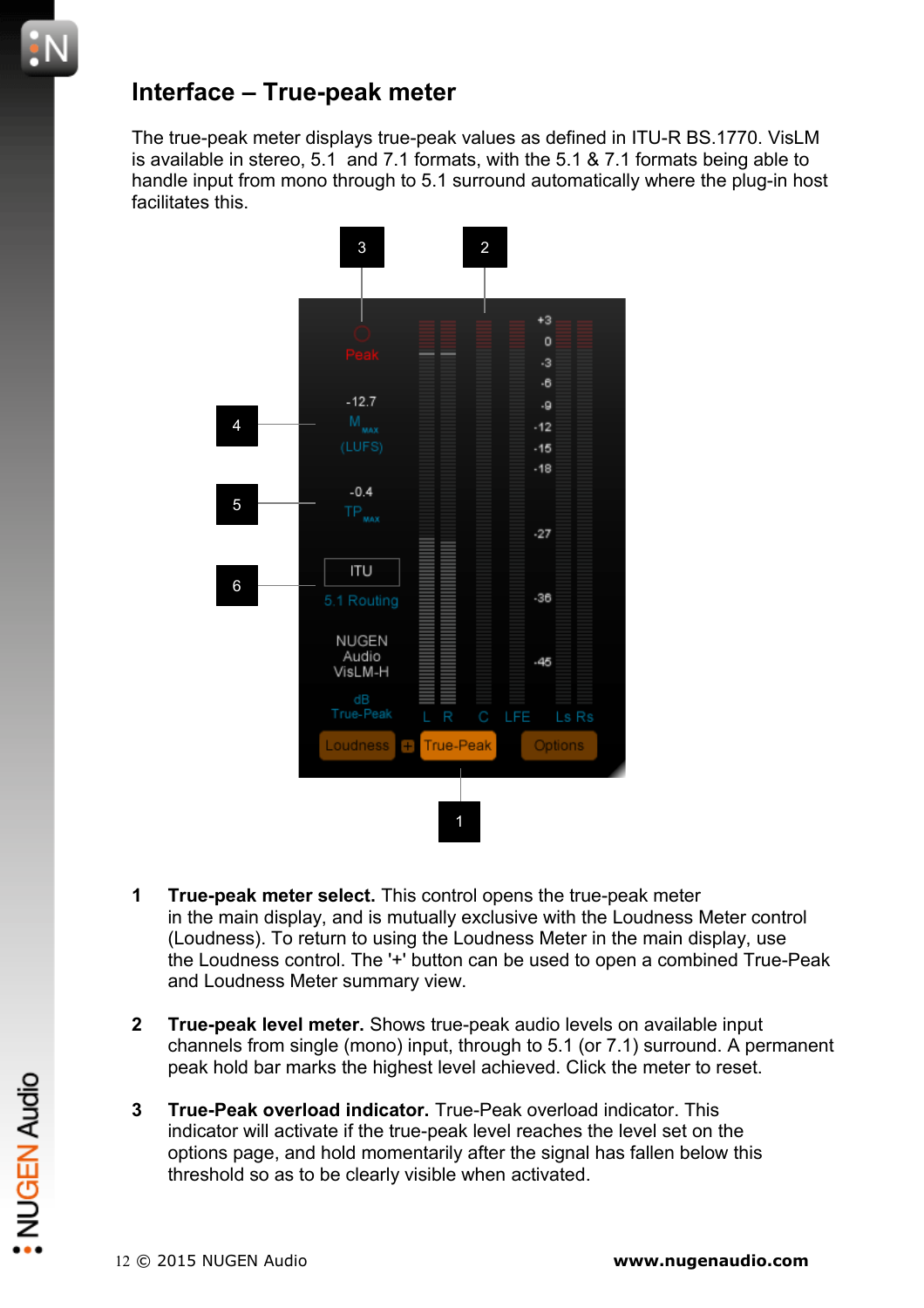

- **5 TPmax. T**his value gives the maximum reading for the True-peak meter. Click the value to reset.
- **6 5.1 (& 7.1) Routing.** This control determines the routing for multi-channel audio up-to 5.1 or 7.1

It is important to choose the correct routing, as the Loudness Meter measurement weights individual channels differently.

5.1 routings available:

DTS: L R Ls Rs C LFE

ITU: L R C LFE Ls Rs

Film: L C R Ls Rs LFE

7.1 routings available:

- DTS1: L C R Ls Rs Lr Rr LFE DTS2: L R C LFE Ls Rs Lr Rr Dolby1: L C R Ls Rs Lb Rb LFE Dolby2: L R C LFE Ls Rs Lb Rb
- SDDS1: L Lc C Rc R Ls Rs LFE
- SDDS2: L R C LFF Ls Rs Lc Rc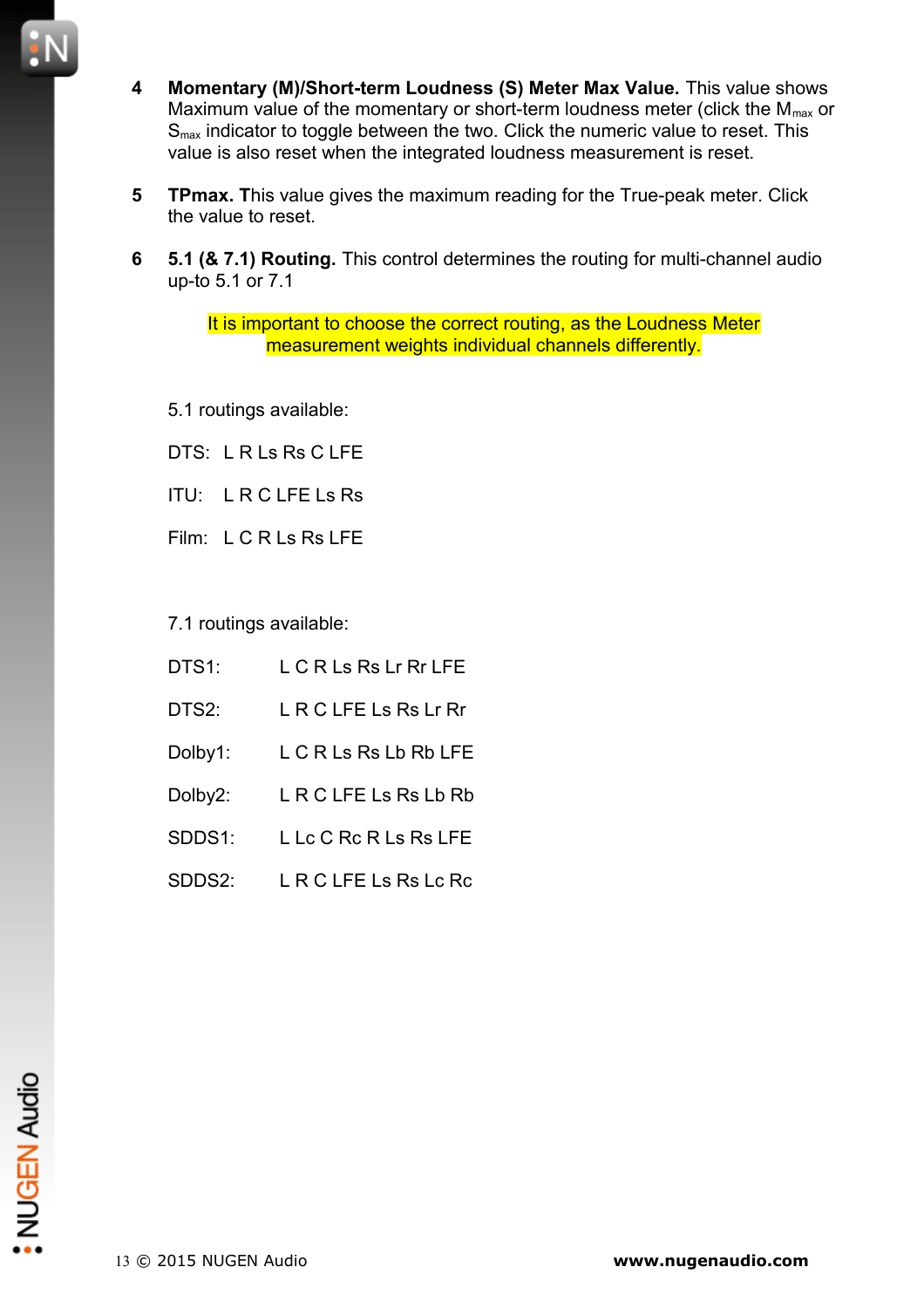#### **Interface – Options panels**

The options panels allow for in-depth configuration of the various meter parameters. It is possible to configure the meter in a number of different ways to suit the intended application.

To facilitate detailed configuration, the options available have been grouped into logical tabs as detailed below.



- **1 Options select.** This control opens the Options window in the main display, and is mutually exclusive with the Loudness Meter control (Loudness) and True-Peak meter control (True-Peak). To return to using the meters in the main display, select the appropriate control or click the Options button again.
- **2 Presets recall.** This control opens the preset browser window. The name of the current preset is shown in the window along side. If the options are later changed from the default preset parameters and a \*character will show next to the preset name.
- **3 Options tabs.** The options tabs allow access to similarly groups functions to enable rapid navigation to the desired parameter. Click a tab to switch to the associated functions. Fractional manne.<br>
2014<br>
2015 **Options tabs.** The options tabs allow access to similarly groups functions to<br>
enable rapid navigation to the desired parameter. Click a tab to switch to the<br>
associated functions.<br>
2015 NUG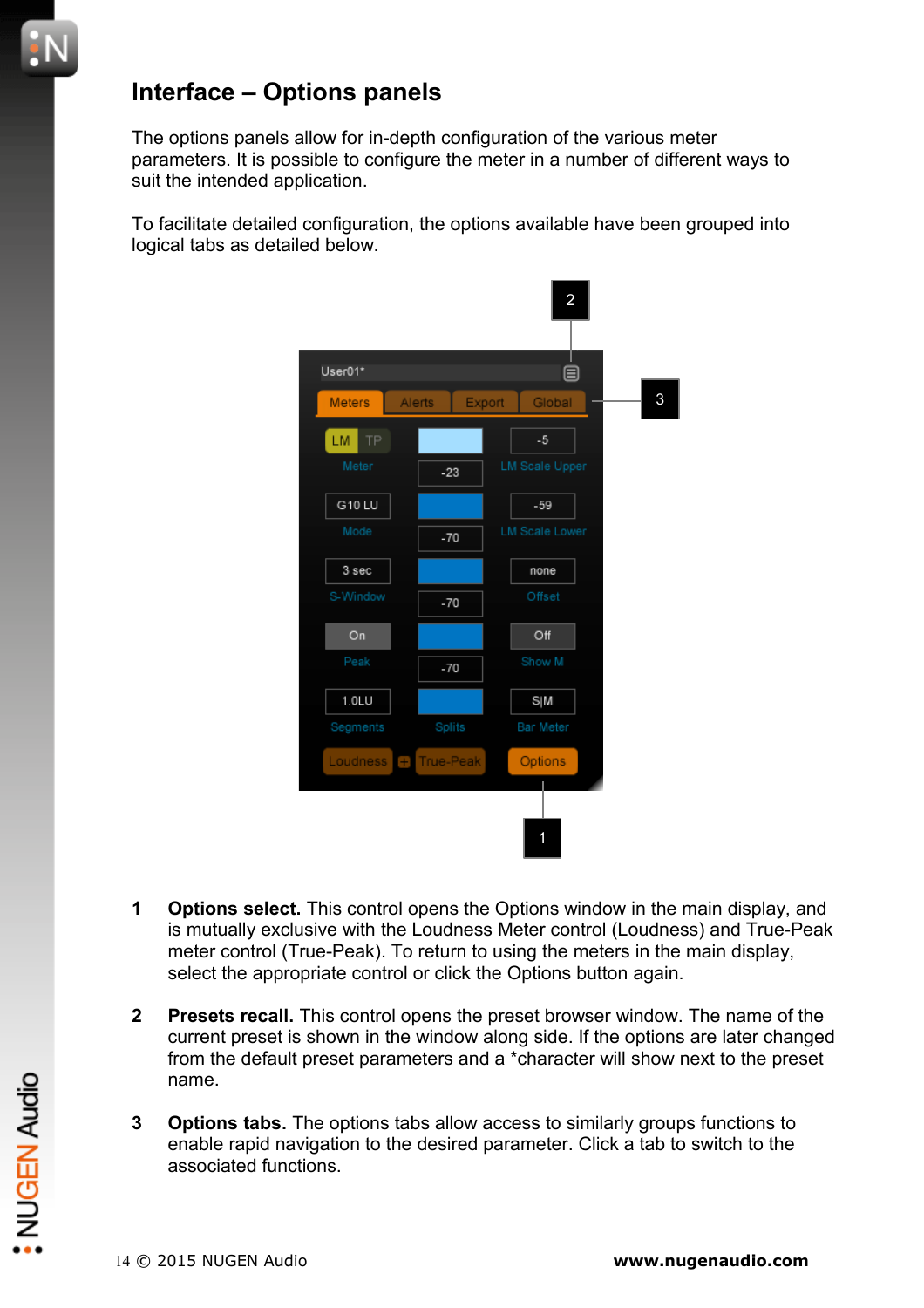## **Options – Preset recall**

The preset recall button (see above) is available at the top of the options page, irrespective of the chosen options tab and allows for rapid re-configuration of the entire plug-in in keeping with the guidelines set out in many international and regional standards. It is also possible to set the default opening parameters for the plug-in after detailed user configuration settings have been applied.



- **1 Preset list.** The preset browser opens a list containing many of the international loudness standards which allow immediate configuration of all VisLM settings. There are also illustrative presets which demonstrate some of the more advanced settings available. To select a preset simply mouse-over the preset title in the list, which which will then be highlighted, and click to load the parameters. The preset will be loaded and the preset browser will close.
- **2 Next (Previous).** Click next (or previous) to move between pages of presets. These controls only show if the window size of the plug-in is such that the entire list cannot be shown in one screen.
- **3 Set current as default.** This option will set the current settings as the default opening settings for all new instances of VisLM. 15 Unit cannot be shown in one screen.<br>
15 O 2015 NUGEN Audio<br>
15 O 2015 NUGEN Audio<br>
2015 NUGEN Audio<br>
2015 NUGEN Audio<br>
2015 NuGEN Audio<br>
2015 NuGEN Audio<br>
2015 NuGEN Audio<br>
2015 NuGEN Audio<br>
2015 NuGEN Audio<br>
2015 NuGE
	- **4 Close.** Closes the preset browser if no further functions are required.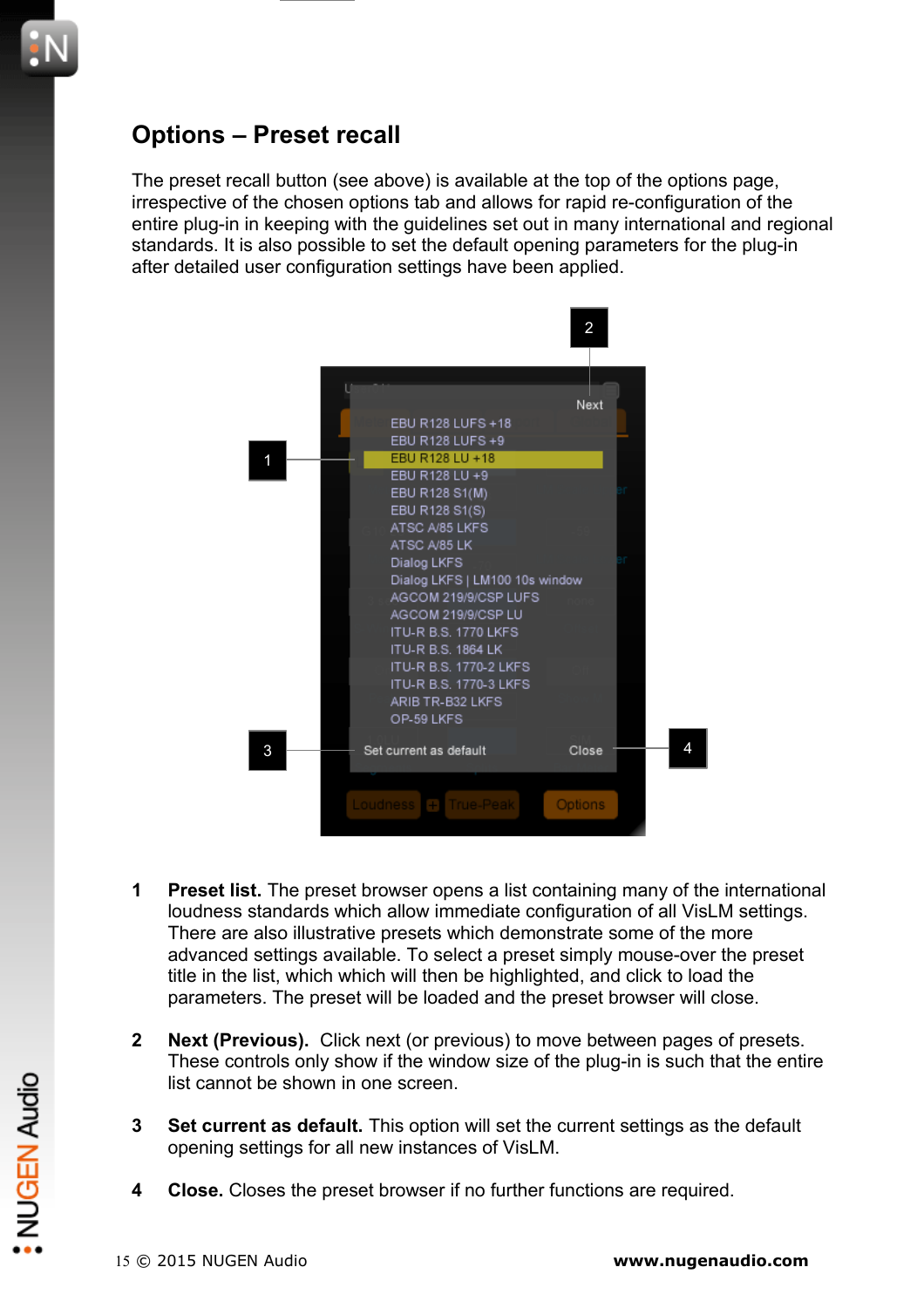# **Options – Meters**

The meters tab contains detailed set-up options for both the loudness and True-peak meters.



**1 LM / TP.** These controls toggle the settings between the Loudness Meter (LM) and the True-peak meter (TP). The configuration parameters are broadly similar, with related parameters shown in the same position on both pages.

**Mode.** This setting defines the underlying mode of operation for the Loudness Meter. Different standards and recommendations define slightly differing algorithms. The mode selector can be used to determine which the Loudness Meter uses to calculate the loudness value.

**S-Window.** This value is usually set to 3 seconds, as defined by most standards, however there are recommendations which choose a different value, which can be set here if required.

**Peak.** Turns on the peak hold bars in the loudness bar meters.

**Segments.** Determines the number of loudness units represented by each segment on the momentary/short-term loudness meter/s.

**2 Splits.** This section allows the Loudness Meter and True Peak Meter (and meter history – VisLM-H only) to be split into colour banding to facilitate the rapid Peak. Turns on the peak hold bars in the loudness bar meters.<br>
Segments. Determines the number of loudness units represented by each<br>
segment on the momentary/short-term loudness meter/s.<br>
2 Splits. This section allows th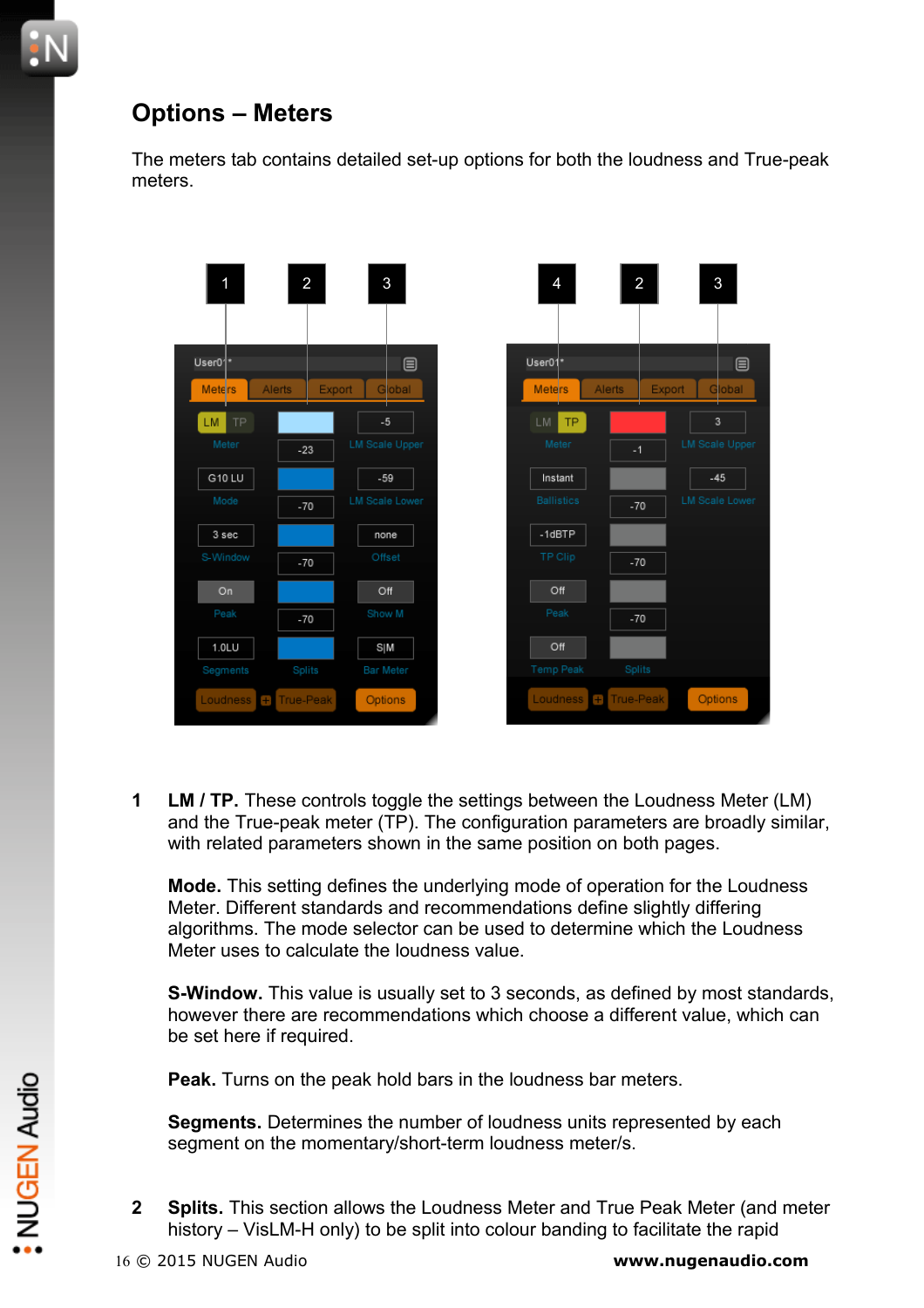assessment of whether loudness readings are falling within specification. The split values (1 to 4) determine the position of the colour boundaries. Click-drag up and down to change the value, or double-click to enter a value directly. To change the colours of the sections, click the swatch to open up the colour picker window. Select LM to define settings for the Loudness Meter, TP for the True-Peak Meter.

**3 LM (TP) Scale Upper / Lower.** Defines the upper and lower boundaries of the loudness meter scales. Depending upon the precise aspect ratio of the meter in practice, the scale may show slightly more than defined there, these are the minimum specifications required.

**Offset.** This value allows for absolute scale mapping (Full Scale) or mapping of the zero point to some other value, such as target loudness (as in BS. 1771). The EBU target loudness is defined as –23 LUFS = 0 LU, ATSC gives – 24 LKFS = 0 LK, although other values can be defined.

**Show M.** Toggles the Momentary loudness numerical readout on/off. If this is set to 'on' the readout will only be visible in the display if there is sufficient space for it to be displayed. If it does not show, resize the interface vertically to allow it to appear.

**Bar Meter.** Determines what is shown by the loudness bar meter.

- M Bar meter shows Momentary loudness
- S Bar meter shows Short-term loudness
- MIS Bar meter shows Momentary then Short-term loudness
- S|M Bar meters shows Short-term then Momentary loudness

These options can also be cycled through by clicking the units display (LUFS/LKFS) at the bottom of the bar meters in the loudness display.

**4 LM / TP..** See above.

**Ballistics.** Sets meter ballistics to recognised standards. The update rate and time window is as defined in EBU R128, this parameter determines the decay time only.

**TP Clip.** Sets the value at which the true-peak overload indicator lights.

**Peak.** Turns on the permanent peak hold bars in the loudness bar meters.

**Temp peak.** Determines the temporary peak-hold time (enter '0' for Off). 1**emp peak.** Determines the temporary peak-hold time (enter '0' for Off).<br>
<br> **17 © 2015 NUGEN Audio**<br>
17 © 2015 NUGEN Audio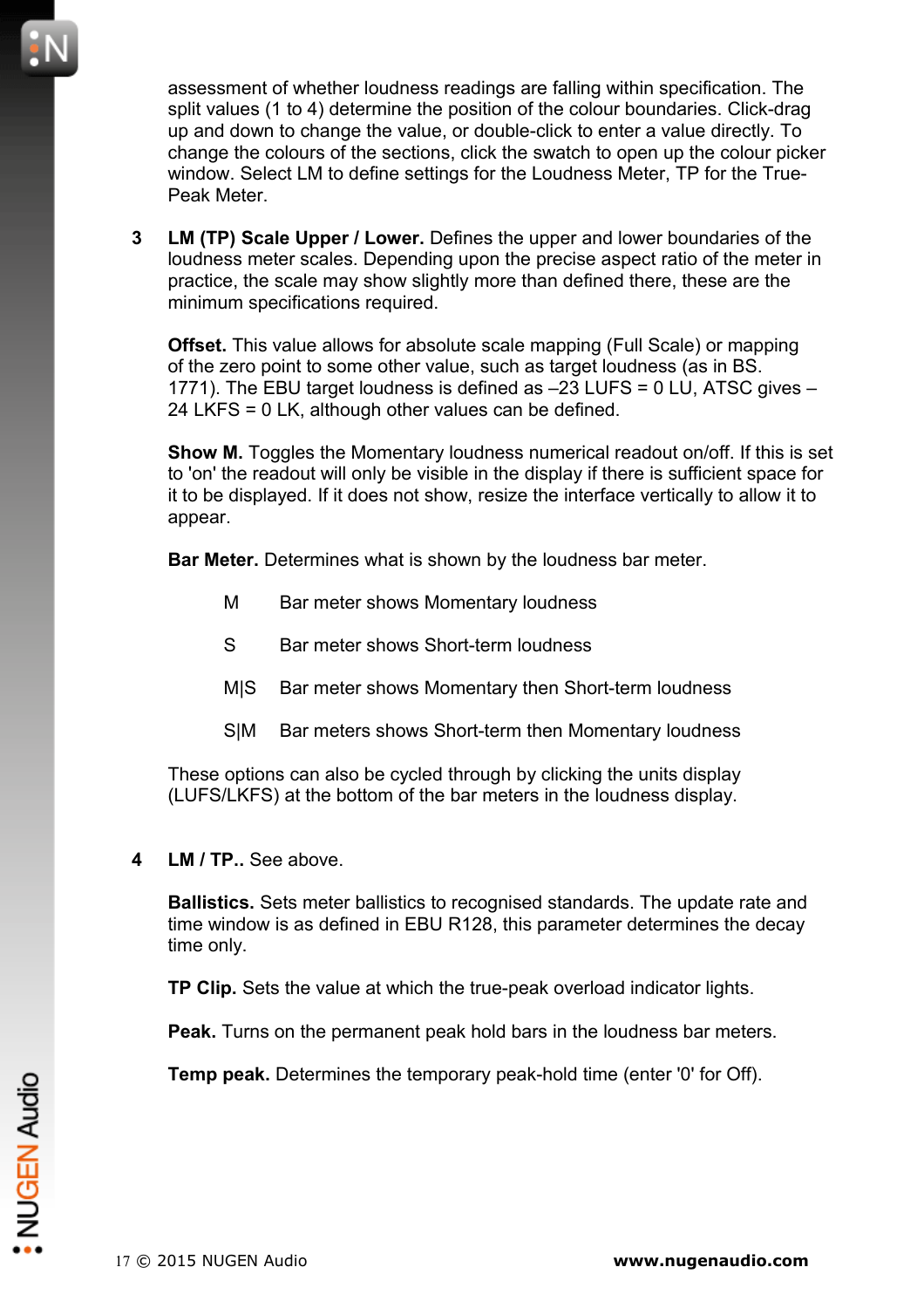## **Options – Alerts**

Alerts can be set to give a visual warning if loudness parameters deviate from desired values for a given amount of time. This can be instantaneous if these are pass/fail criteria, or set to alert after a specific time period if the warning is for guidance only.



Minimum and Maximum alert levels are set and activated independently for each parameter.

Activation of the functionality is achieved by using the On/Off control. The alert value is is defined in the 'alert' box, and the 'period' control determines how long the short-term loudness can fall beyond this value before an alert is given.

An alert warning is indicated on the loudness meter interface numerical read-out. If a parameter exceeds the alert level, the read-out will change colour to orange text, to indicate an alert has been triggered. Click the loudness value to re-set the alert.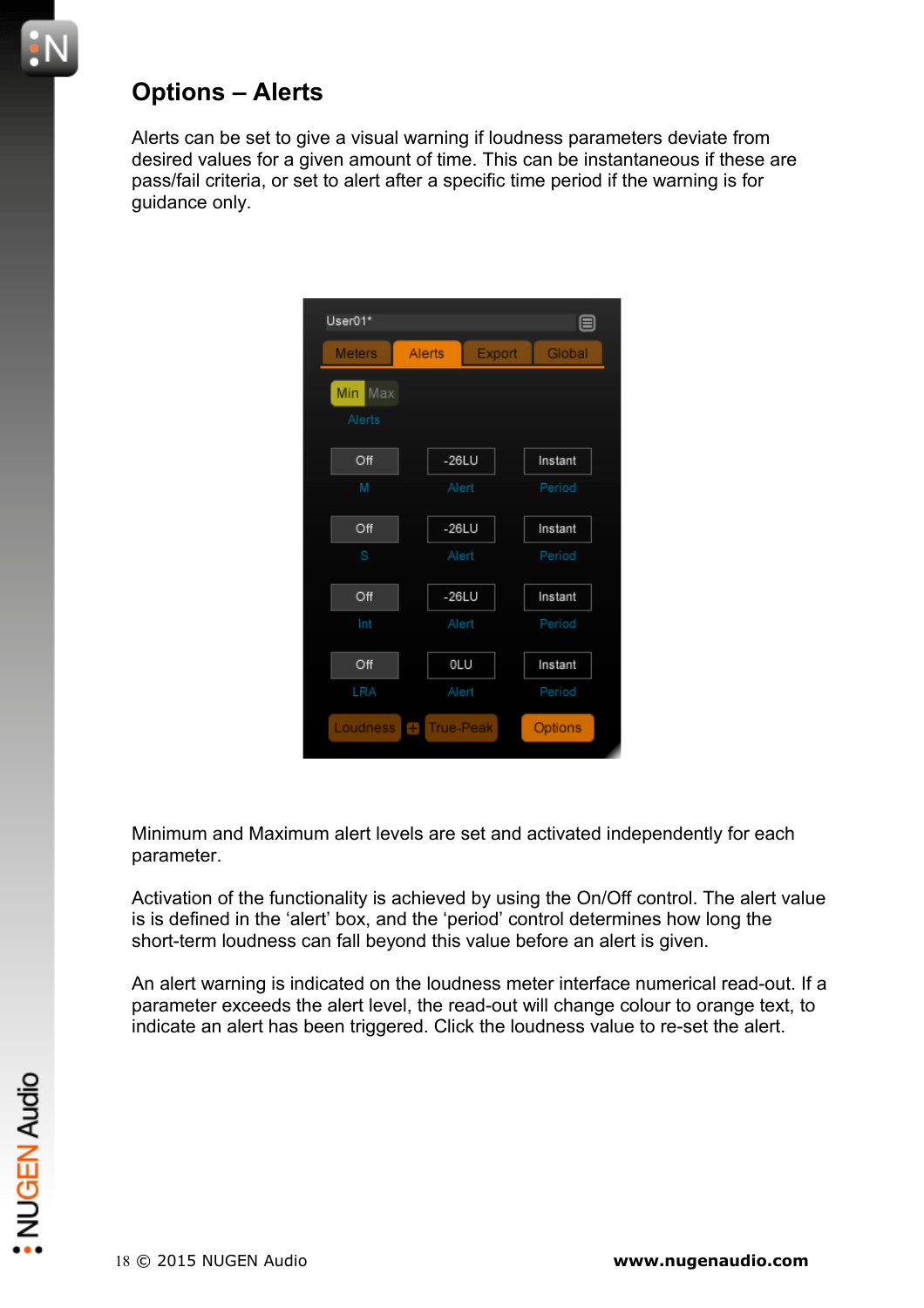## **Options – Export**

The export tab is used to determine what data (if any) is exported by the plug-in during operation. VisLM can export loudness data to both a text file and as automation data for display of loudness data in the timeline.

| User01*               |                                   |          | 目          |
|-----------------------|-----------------------------------|----------|------------|
| <b>Meters</b>         | Alerts                            | Export   | Global     |
| Off                   |                                   | 10.00    |            |
| <b>Text Log</b>       |                                   | Log Freq |            |
|                       |                                   |          |            |
|                       | <b>Text Log Destination</b>       |          |            |
|                       |                                   |          |            |
| Sys Time<br>$\bullet$ | $\bullet$ TC                      |          | <b>LRA</b> |
| Transport             | Alert<br>$\bullet$                |          | TP Max     |
| S Max                 | $\blacksquare$                    | M Max    | TP Clip    |
| S Min                 | œ                                 | M Min    | Int        |
| On                    | 5.00                              |          |            |
| Auto Log              |                                   | Log Freq |            |
|                       |                                   |          |            |
|                       |                                   |          |            |
| Loudness              | <b>True-Peak</b><br>$\rightarrow$ |          | Options    |

The **Text log** control determines whether text logging is activated. The frequency of data logging is specified as number of seconds between each entry using the **Log Freq** parameter. The file name and path are determined using the text log box. The radio buttons can be used to activate/de-activate data export, and select the values to be included in the file.

Multiple instances of VisLM will export to unique data files. The data is exported as a csv (Comma Separated Value) file, and as such can be readily imported in to common spreadsheet programs for graphing and further analysis.

The **Auto Log** controls toggles on/off the automation logging feature. When active, a series of automation parameters will be generated at the set interval **Log Freq**. 19 © 2015 NUGEN Audio **[www.nugenaudio.com](http://www.nugenaudio.com/)**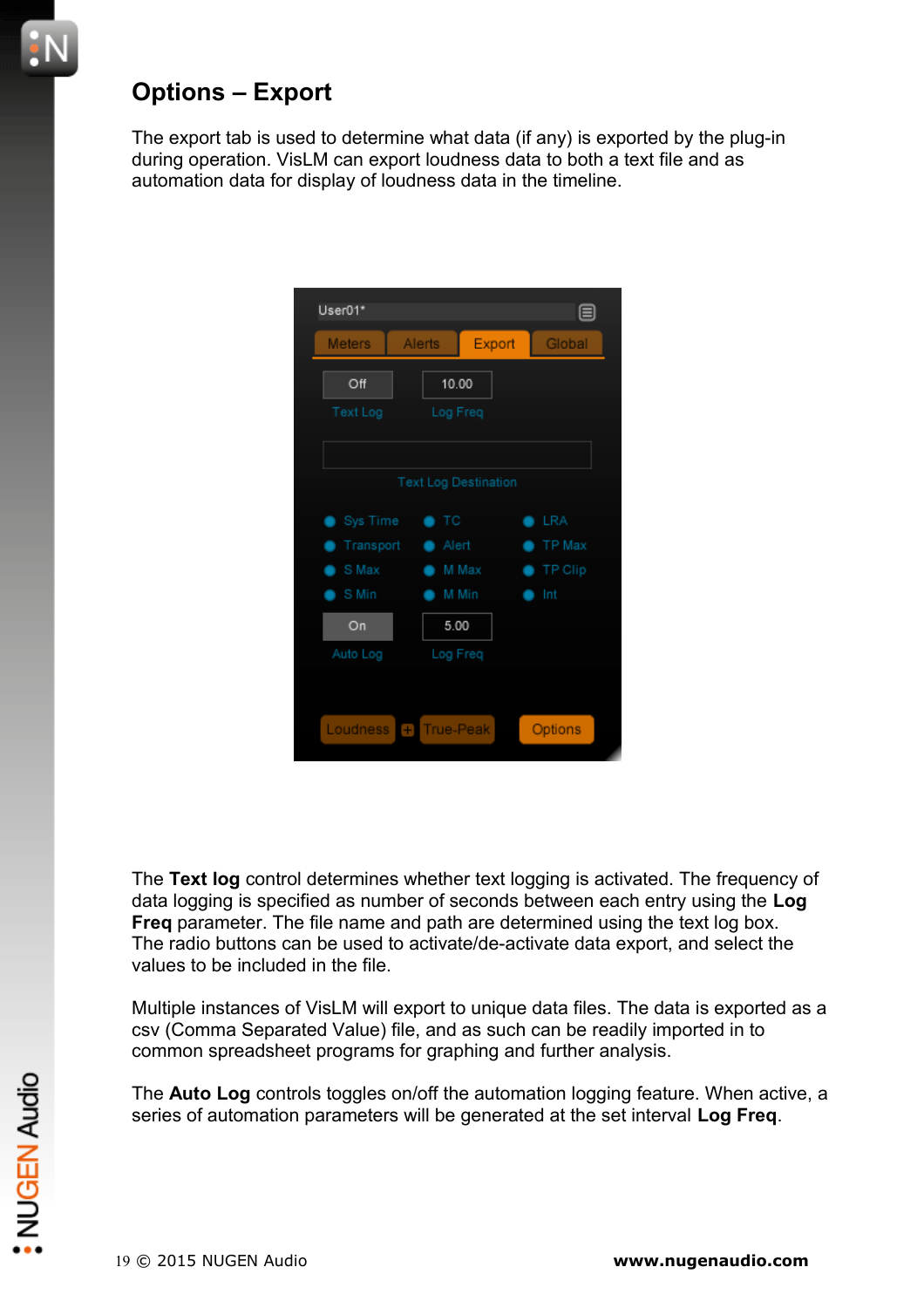## **Options – Global**

The global tab contains parameters affecting the entire plug-in globally.

| User01*                   |                    |        | ⊟       |
|---------------------------|--------------------|--------|---------|
| <b>Meters</b>             | Alerts             | Export | Global  |
| Auto                      |                    |        |         |
| Zoom Level                |                    |        |         |
| 0:0:0<br><b>TC Offset</b> |                    |        |         |
| 30 fps                    |                    |        |         |
| <b>Frame Rate</b>         |                    |        |         |
|                           |                    |        |         |
|                           |                    |        |         |
|                           |                    |        |         |
|                           |                    |        |         |
| Loudness                  | <b>+ True-Peak</b> |        | Options |

- **Zoom Level** When the plug-in is resized (VisLM-H only), it is possible to resize the text. Depending upon the reason for resizing this may or may not be desirable. Auto, automatically scales the text depending upon the size and aspect ratio. Regular chooses the standard font size and Large forces the interface to large text view.
- **TC Offset** If the NLE time-line is offset from zero, this parameter can be used to offset VisLM-H so that time-code positions match the NLE.
- **Frame Rate** If frame-rate notification is not passed to the plug-in via the NLE, this parameter can be used to ensure sync is properly locked.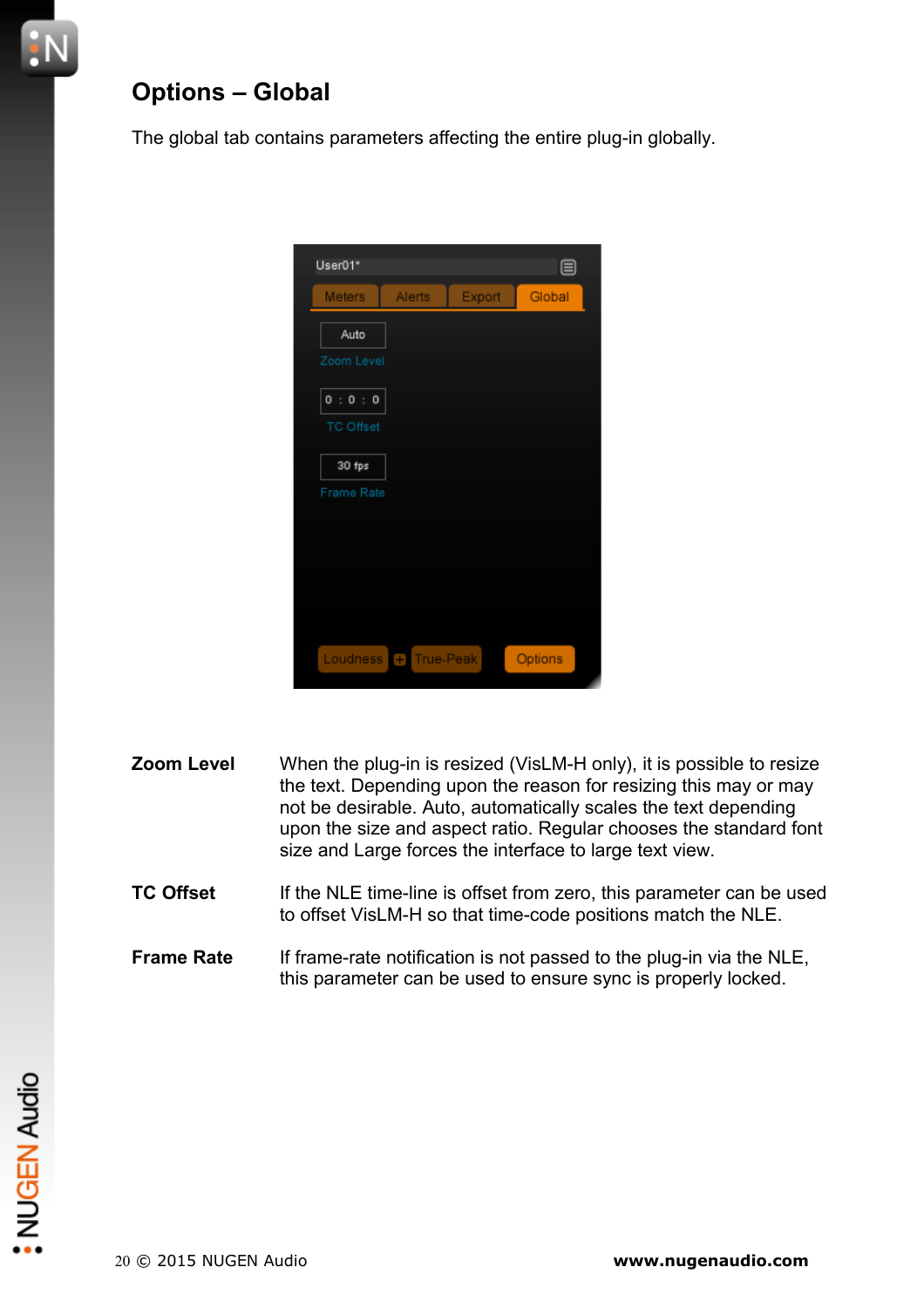#### **Loudness History mode (VisLM-H only)**

VisLM-H is capable of recording and displaying the loudness history over time. Depending upon the mode selected, this can be used to investigate the evolution of loudness parameters, exude time periods from the Integrated Program calculation and even overdub discreet audio sections, allowing re-calculation of loudness values without the need to re-play the entire program through the meter.

This section discusses the different history modes and the differing functionality available within each mode.

VisLM-H offers three history modes:

System – Loudness data is logged against real-time system clock information Elapsed – Loudness data is logged relative to the 'start' of data input Time Code – Loudness data is logged against Sample/time code reference

In all three modes, the loudness data for each reading is stored irrespective of whether the particular graph view is active, and can be toggled on/off at any time for inspection. The loudness data is saved with the session and will be recalled when the session is re-opened.

In general the operation for each mode is the same. The data is stored over time from left to right, with the screen automatically scrolling as new data is acquired when the loudness history follow control is active (see Interface - Loudness History for detail about the individual controls).

The the time span the history view shows can be increased or decreased using the History Zoom control and the data can be scrolled in the time-line by clicking and dragging left and right.

The History Macro view gives an overview of all the data stored, with the rectangular white box indicating the data currently under inspection in the main window. The rectangular box can be dragged left and right to rapidly locate a specific time window in the main history view.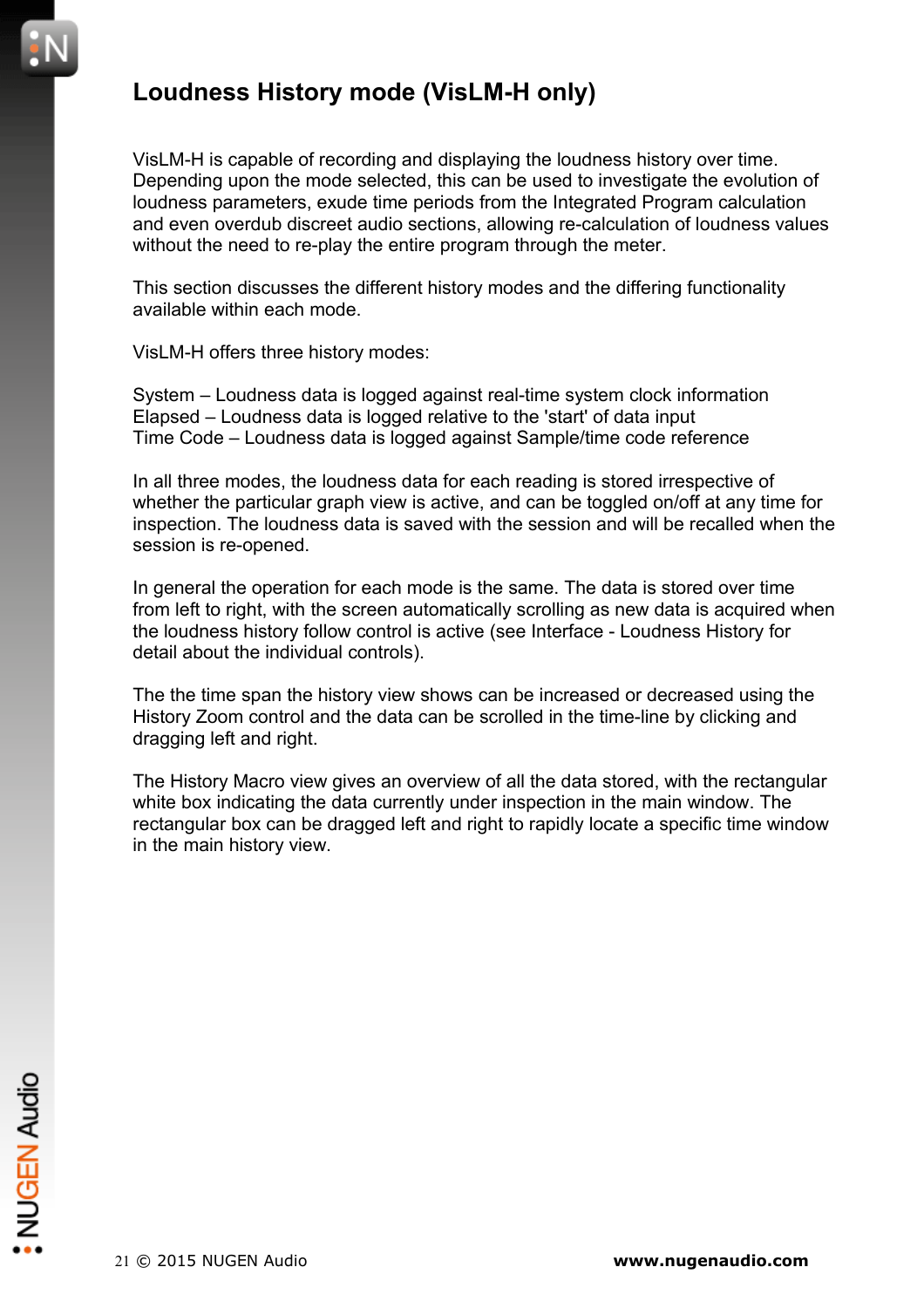#### **Loudness History mode - System**

The System Time reference logs loudness data against the time as measured by the System Clock of the host machine for up to 24 hours. System time is useful for realtime monitoring of live audio feeds.



- **1 System Time Indicator.** Click to select 'System' from the pop-up box to activate System time mode.
- **2 System Time Scale.** In System mode, the loudness history shows the loudness values against a scale indicating the hh:mm:ss that the data was received.

As the system time is an absolute, not a relative value, it is not possible to overdub loudness values in this mode, new data is always recorded and logged at the relevant system time value in the time line.

**3 Transport controls.** In system time, the transport controls can be used to determine how the data is stored and which data is included in the Integrated Program Loudness and LRA calculation.

The 'X' button clears all data, flushing the memory and resetting all loudness parameters.

The 'Auto' button automatically activates the 'X' button, resetting all loudness parameters with the transport control. This can be useful when recording and measuring loudness of discreet audio sections one after the other. Perfaminenters.<br>
The 'Auto' button automatically activates the 'X' button, resetting all loudness<br>
parameters with the transport control. This can be useful when recording and<br>
measuring loudness of discreet audio sections

The 'Play' arrow control begins Integrated Program measurement.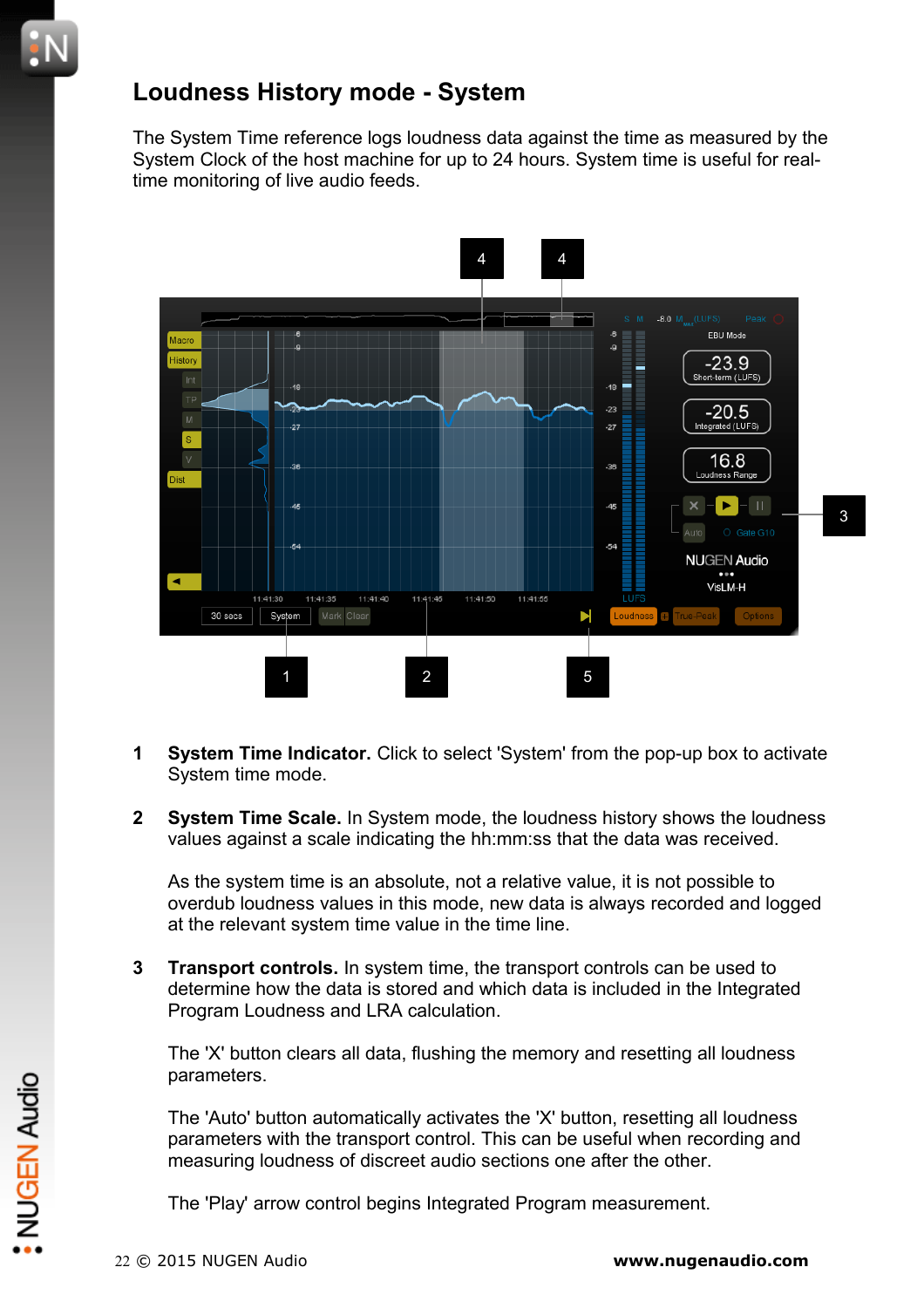The 'Pause' control temporarily pauses the Integrated Program measurement and LRA, whilst retaining all data up until that point. Measurement can be restarted by clicking the control again. This feature is useful if for instance, a commercial break inserted into a program is to be excluded from the loudness calculation.

- **4** When the Integrated Program Loudness and LRA calculation is paused, the data that is exuded from the measurement is shown 'grey' in the loudness history and macro view. The individual Short-term and Momentary loudness traces are still shown, but this data is excluded from the overall Integrated Program Loudness calculation.
- **5 History Follow control.** When the history has been scrolled in the main window, the follow control is automatically de-activated. This allows the history window to show the data without scrolling to update to the more recent input. This data is continuously generated whether the view is following the current input or not. To automatically scroll and follow the input, re-activate the control.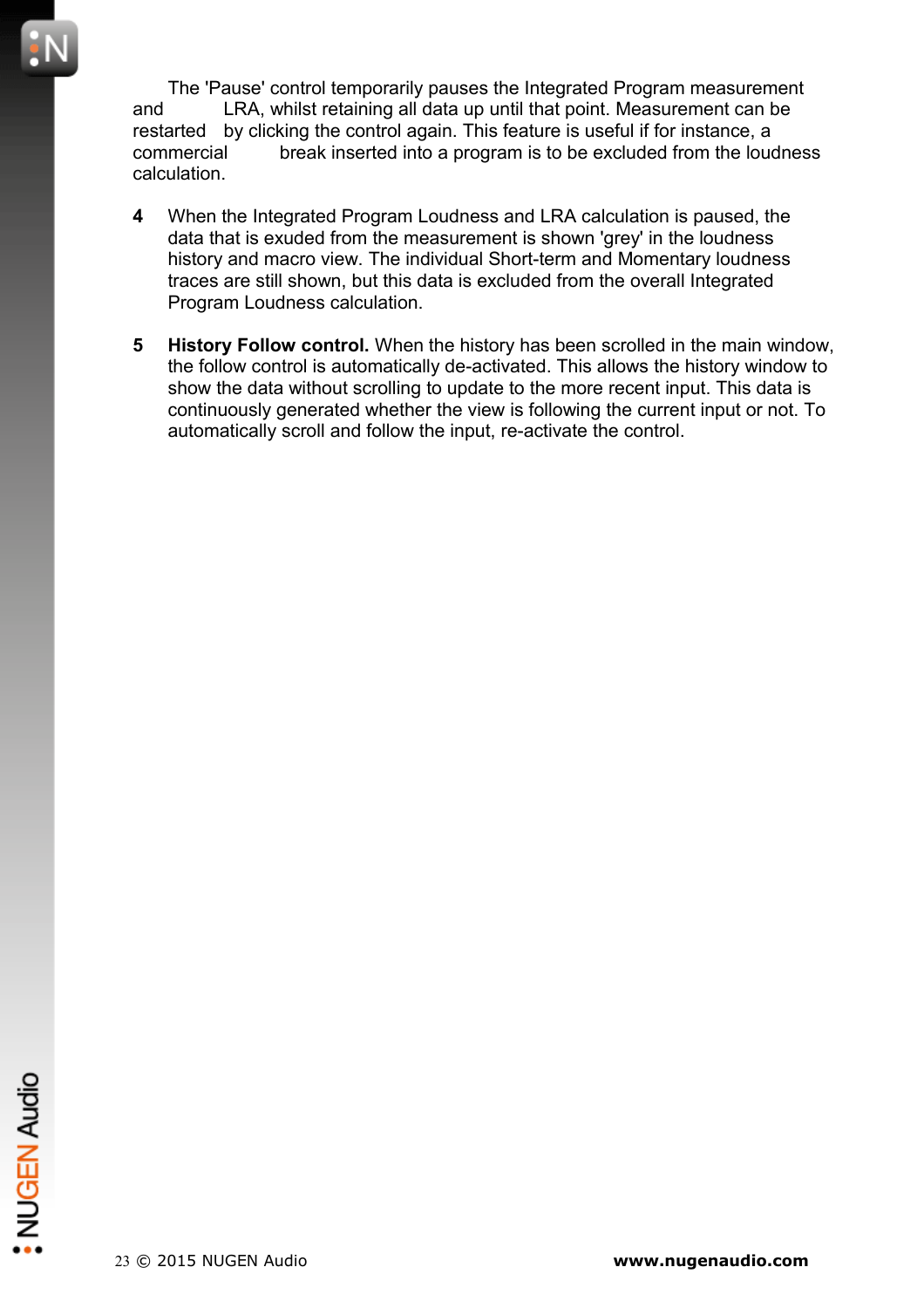#### **Loudness History mode - Elapsed**

The Elapsed time reference operates in a similar manner to the System mode except that the incoming loudness data is logged only when it is received, thus the audio loudness as measured over the last hh:mm:ss is shown. This mode is useful when moving around the time-line, playing in numerous sections to measure an over-all Integrated Program Loudness value. It can also be used as a simple alternative to other modes, when measuring sections of audio, using the Auto control to reset the measurement automatically.



- **1 Elapsed Time Indicator.** Click to select 'Elapsed' from the pop-up box to activate Elapsed time mode.
- **2 Elapsed Time Scale.** In Elapsed mode, the loudness history shows the loudness values against a scale indicating the hh:mm:ss since the data was received.

 It is not possible to overdub loudness values in this mode, new data is always appended and logged subsequent to measurements previously taken.

**3 Transport controls.** In elapsed time, the transport controls can be used to determine how the data is stored and which data is included in the Integrated Program Loudness and LRA calculation. External of the transport controls and upged subsequent to measurements previously taken.<br>
3 **Transport controls**. In elapsed time, the transport controls can be used to<br>
determine how the data is stored and which data is

The 'X' button clears all data, flushing the memory and resetting all loudness parameters, beginning a fresh set of data.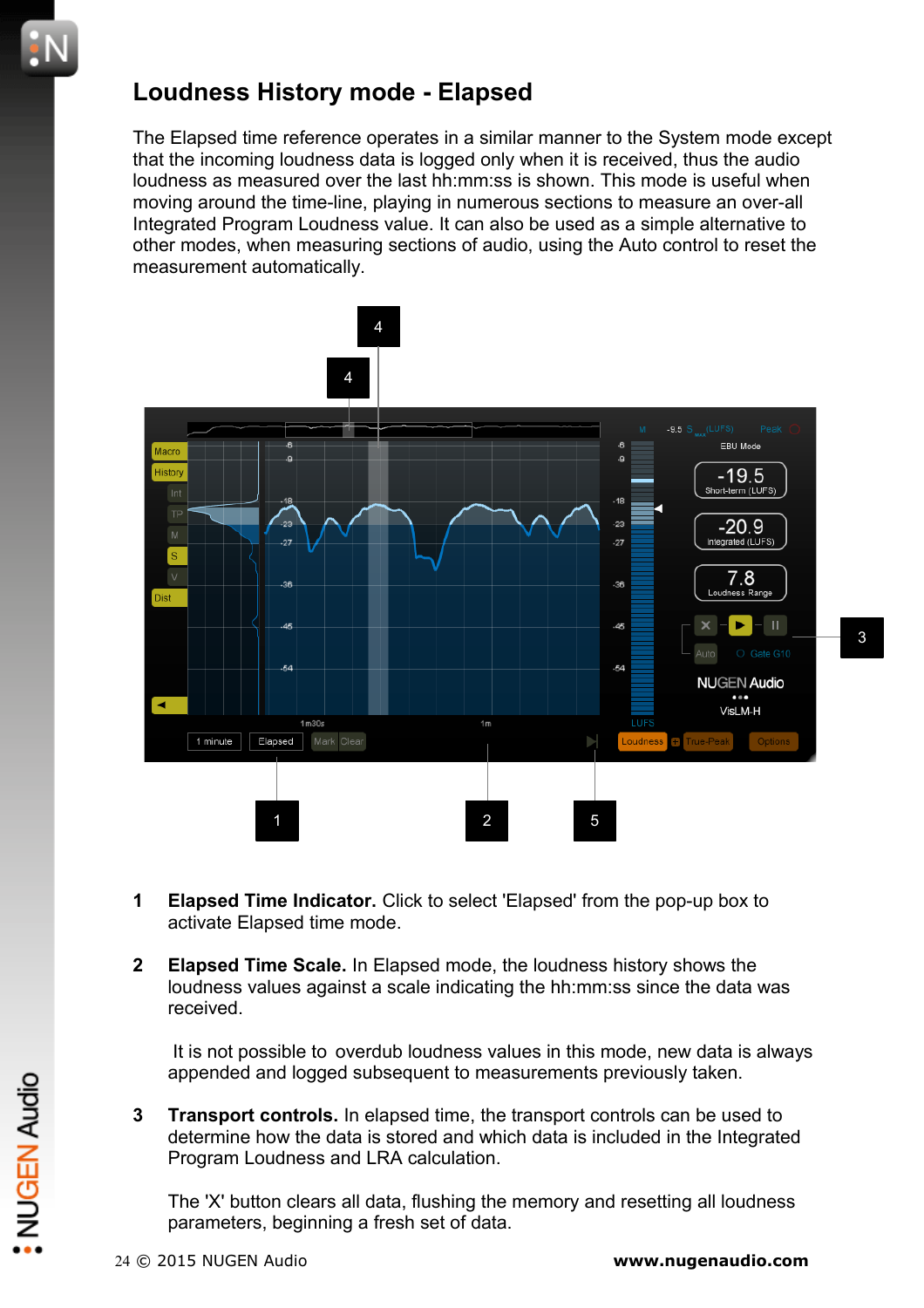

The 'Auto' button automatically activates the 'X' button, resetting all loudness parameters with the transport control. This can be useful when recording and measuring loudness of discreet audio sections one after the other.

The 'Play' arrow control begins Integrated Program measurement.

The 'Pause' control temporarily pauses the Integrated Program measurement and LRA, whilst retaining all data up until that point. Measurement can be restarted by clicking the control again. This feature is useful if for instance, a commercial break inserted into a program is to be excluded from the loudness calculation.

- **4** When the Integrated Program Loudness and LRA calculation is paused, the data that is excluded from the measurement is shown 'grey' in the loudness history and macro view. The individual Short-term and Momentary loudness traces are still shown, but this data is excluded from the overall Integrated Program Loudness calculation.
- **5 History Follow control.** When the history has been scrolled in the main window, the follow control is automatically de-activated. This allows the history window to show the data without scrolling to update to the more recent input. This data is continuously generated whenever input is received, whether the view is following the current input or not. To automatically scroll and follow the input, re-activate the control.

Note. If the history view has been scrolled to show data recorded in the past, and new data is still being received, the time-scale will appear to scroll 'backwards'. Because new data is still being added to the time-line, this is in fact correctly representing the data, even if it may seem counter intuitive at first. The data in view, is now falling further and further into the past as new data is added and the time elapsed since it's recording is increasing.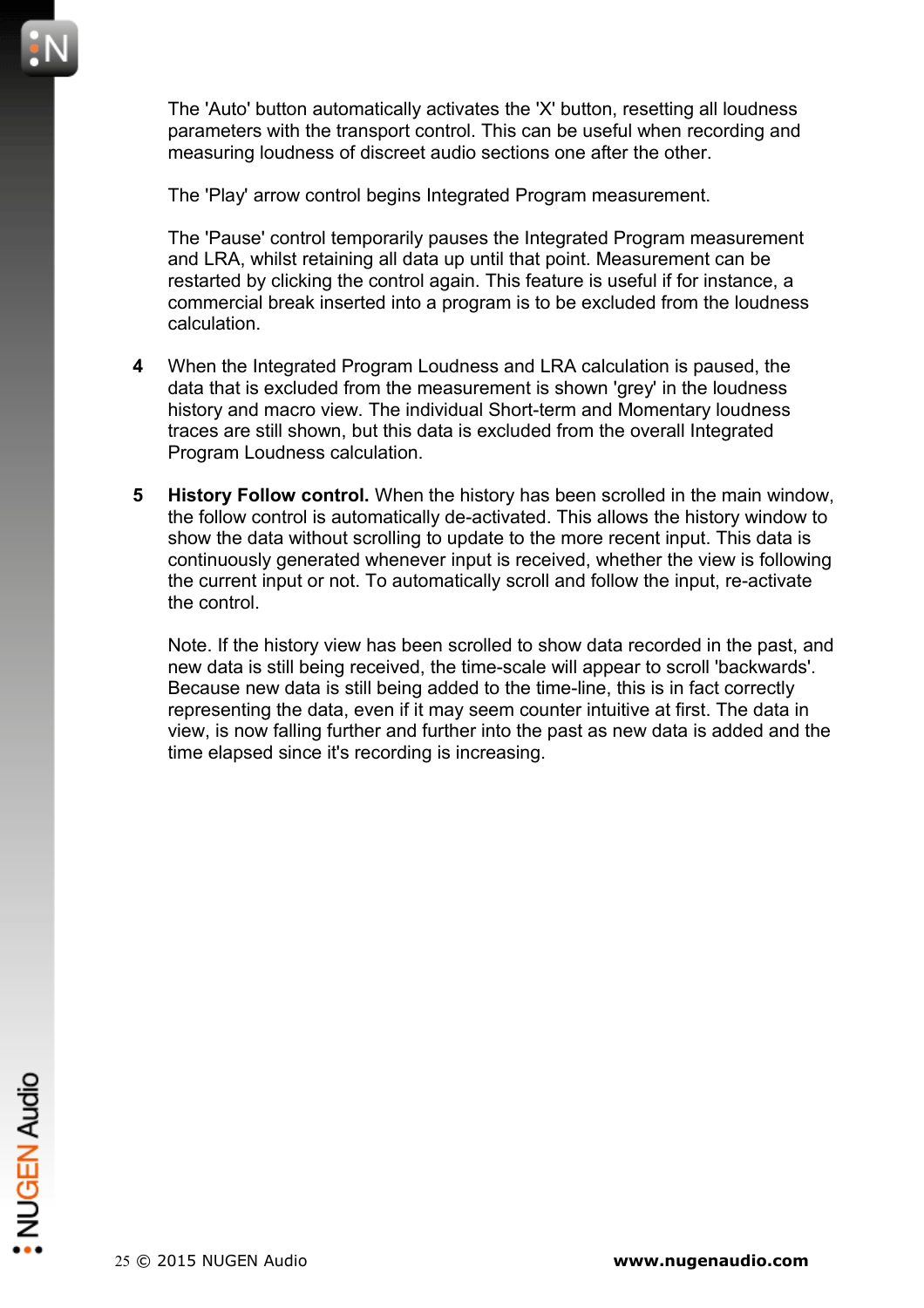## **Loudness History mode – Time Code**

The Time Code reference is only available in the Plug-in version of VisLM-H and then only when the DAW/NLE supports time-code referenced audio data in it's plug-in architecture.

In Time-code mode, loudness measurements are logged by the plug-in with Time Code referencing. This means that the plug-in knows precisely where the data belongs in the time-line and enables the ability to overdub small sections of audio that have changed in the loudness history to immediately re-calculate the overall Integrated Program Loudness without having to re-measure all of the audio again.



- **1 Time Code Indicator.** Click to select 'Time Code' from the pop-up box to activate Time Code mode.
- **2 Time Code Scale.** In Time Code mode, the loudness history shows the loudness values against a scale indicating the time code hh:mm:ss that the data was received.

As all time-code position data refers to a unique point in the time line, it is possible to overdub loudness values in this mode. If new data is received for a time-code position it will be written to that position, allowing overdubs of new audio data to be made after an edit. All remaining data is retained, and so a new Integrated Loudness and LRA calculation will be produced after the overdub. Example time-code position it will be written to that position, allowing overdubs of new<br>audio data to be made after an edit. All remaining data is retained, and so a ne<br>Integrated Loudness and LRA calculation will be pro

**3 Transport controls.** In Time Code mode, the transport control behaviour is slightly different to other modes.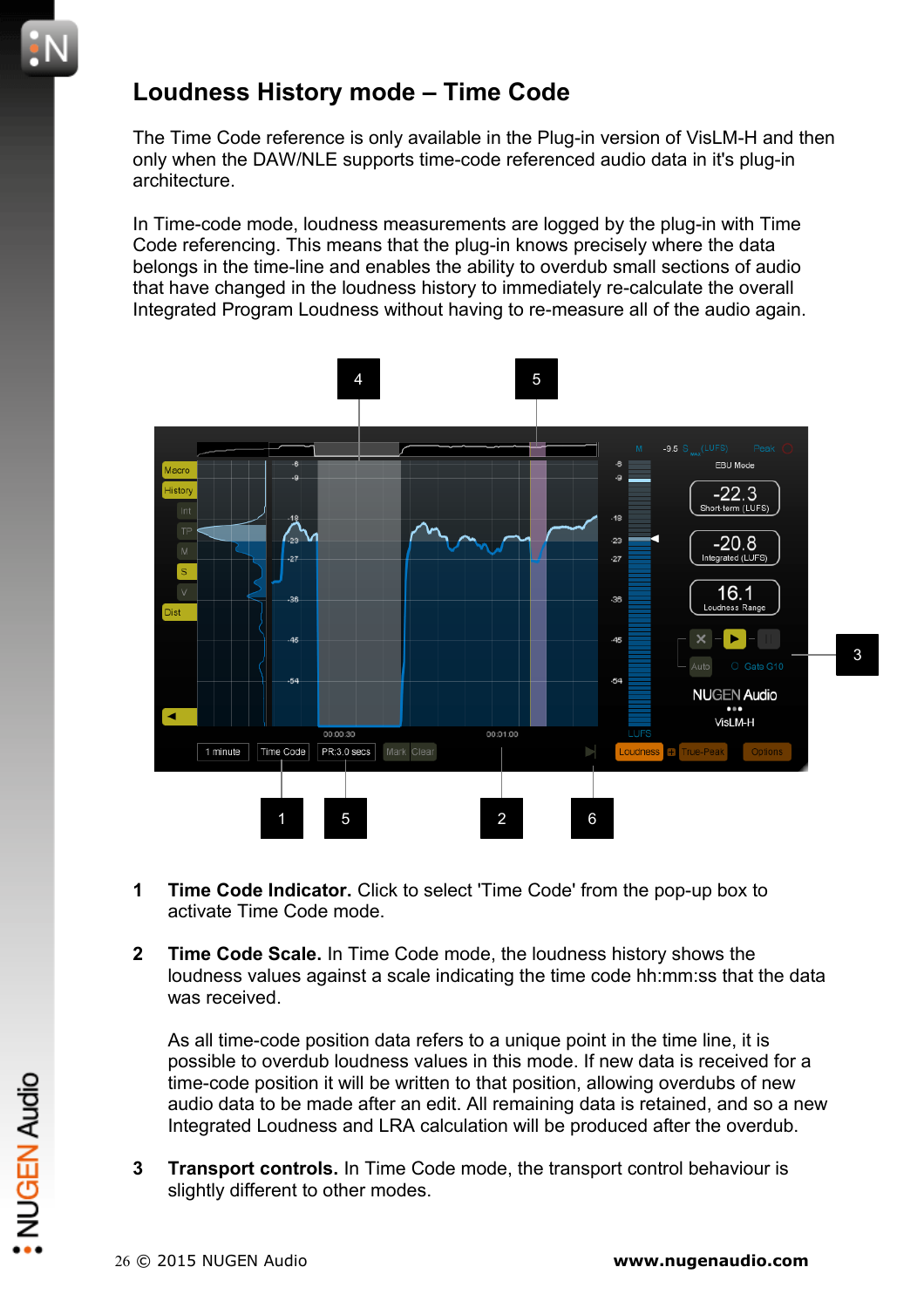The 'X' button clears all data, flushing the memory and resetting all loudness parameters.

The 'Auto' button automatically activates the 'X' button, resetting all loudness parameters with the transport control. This can be useful when recording and measuring loudness of discreet audio sections one after the other.

The 'Play' arrow control begins Integrated Program measurement. In Time Code mode this control is always active, as all the data received forms part of the measurement.

The 'Pause' is not available in Time-code mode. All loudness data generated is included in the Integrated Program Loudness and LRA calculation. If a specific set of data is not to be included, then simply avoid playing this section of audio into the plug-in.

**4** As loudness is measured, the loudness profile is built up in the history view. In Time code mode it is possible to move the transport in the time line and play audio from any position. The audio is measured in the correct Time Code position in the history view.

Any sections of the time-line where audio has not been received are highlighted in grey, showing that the plug-in has yet to receive data for this region.

**5 Overdub Pre-roll.** If audio has previously been received for a section of Time Code, VisLM-H will perform a loudness overdub when new audio is played ie. after an edit.

In order to correctly update all the loudness information during an overdub, VisLM-H needs to 'tie-in' the audio either side of the over-dub for a default of 3 seconds (the Short-term loudness calculation uses a short-term sliding window of 3 seconds in order to determine a value). The simplest way to automate this is to set the pre-roll functionality of the NLE/DAW to 3 seconds, so that any edit position automatically plays in this 'tie-in' section.

If an audio overdub begins without the initial tie-in, this will be highlighted by a pink region as shown and an earlier play position will need to be chosen to generate the tie-in data.

Once the audio is locked to a recognised set of loudness measurements, the overdub data will be written, overwriting previous loudness measurements. When the end of the overdub is reached, VisLM-H will then seek to tie-in the end of the section with 3 seconds of recognised readings. Once this has finished, the overall Integrated Program Loudness will be shown for the entire data-set.

Note: Some NLE/DAW hosts also rapidly fade in audio at play re-start. This functionality should either be disabled or set to a minimum. It is also wothy noting that many FX plug-ins require a 'lead time' to reach a stable reference position eg. Delay and reverbs are echoing audio previously received. In this case a longer pre-roll may be required. It is also possible that a plug-in will not in fact reproduce audio in the same way each time ie. There is a random element involved. In this case, an over-dub would not be possible without first rendering the plug-in in order to give the same loudness reference for each pass. Francular product enter be disabled or set to a minimum. It is also wotny not<br>that many FX plug-ins require a 'lead time' to reach a stable reference position<br>eg. Delay and reverbs are echoing audio previously received. In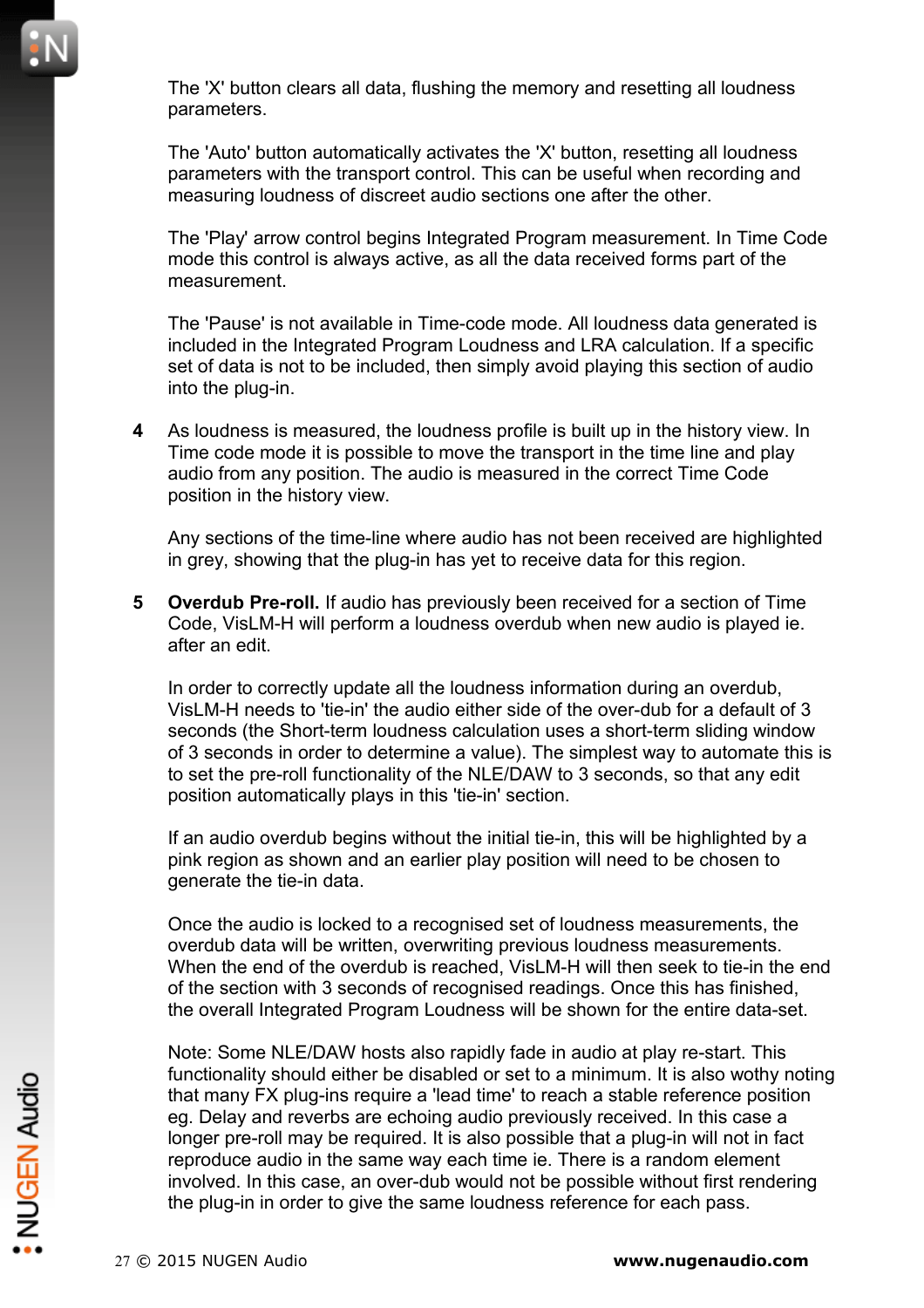**6** History Follow control. When the history has been scrolled in the main window, the follow control is automatically de-activated. This allows the history window to show the data without scrolling to update to the more recent input. This data is continuously generated whether the view is following the current input or not. To automatically scroll and follow the input, re-activate the control.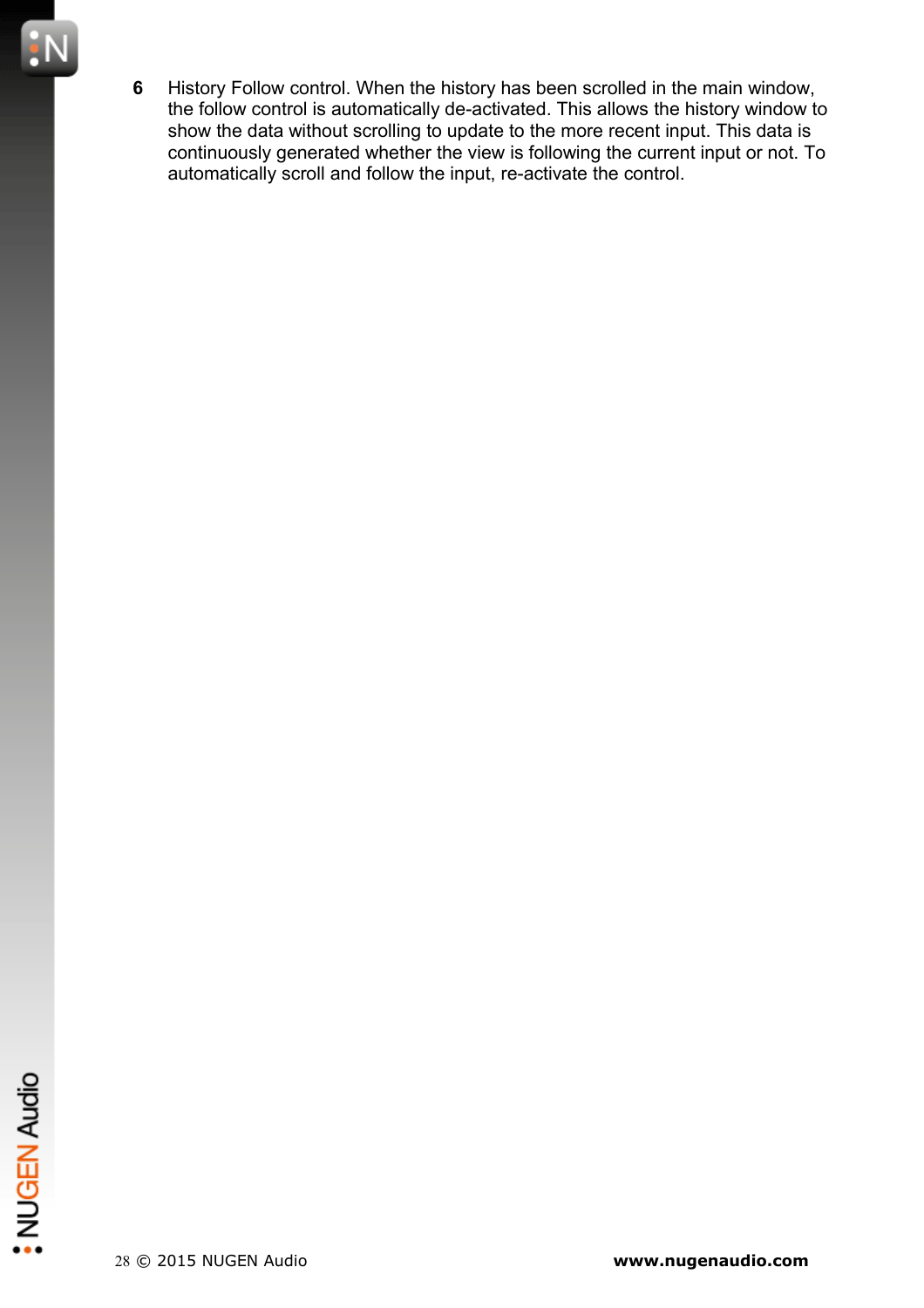# **Stand Alone application**

VisLM is also available as a stand-alone application for Win/OSX in addition to the plug-in versions.

The stand-alone application is designed to monitor the ASIO Audio Input/s of the machine it is installed on, turning it into a free-standing, independent loudness meter.

Note: Within Windows and OSX, there is no option to route the *Audio Output* directly into a secondary application, the VisLM application can only monitor the *Audio Input*. 3rd Party products are available to add this functionality if required.

The functionality of the VisLM application is exactly as that of the plug-in with the addition of a number of menu items.

- File: Load settings… Save Settings Save Settings as… **Quit**
- Settings: Change audio device settings Select the device for audio input Open on system start-up Opens VisLM-H on start

Show channel routing matrix Allows for detailed input config.

About Opens credits, licensing and de-authorisation window.

#### **Calibration and test tones**

Whilst VisLM needs no specific calibration or set-up when used with-in a DAW , in situations where external audio paths are used to transfer audio to the host machine, it can be useful to check that the signal path is transmitting the data without accidental filtering or attenuation (using a digital connection is recommended to reduce/eliminate these potential complications).

Both the ITU and EBU provide test tone specifications for checking meter compliance, calibration and set-up and these are listed below.

#### **ITU-R BS. 1770/1 Test Tone**

If a 0 dB FS 1 kHz sine wave is input to the left, centre, or right channel input, the indicated loudness will equal –3.01 LKFS

|   | EBU Tech Doc 3341 (EBU R128 meter)                                                                                                            |                                                                  |
|---|-----------------------------------------------------------------------------------------------------------------------------------------------|------------------------------------------------------------------|
|   | <b>Test Signal</b>                                                                                                                            | Expected response (and tolerance)                                |
|   | Stereo sine wave, 1000 Hz, -23.0 dBFS (per-channel<br>peak level); signal applied<br>in phase to both channels simultaneous; 20 s<br>duration | M, S, I = $-23.0 \pm 0.1$<br>LUFS M, S, $I = 0.0$<br>$±0.1$ LU   |
| 2 | As #1 at -33.0 dBFS                                                                                                                           | M, S, I = $-33.0 \pm 0.1$<br>LUFS M, S, $I = -10.0$<br>$±0.1$ LU |
| 3 | As #1, preceded by 20 s of -40 dBFS stereo sine<br>wave, and followed by 20 s of -                                                            | $1 = -23.0 \pm 0.1$ LUFS I<br>$= 0.0 \pm 0.1$ LU                 |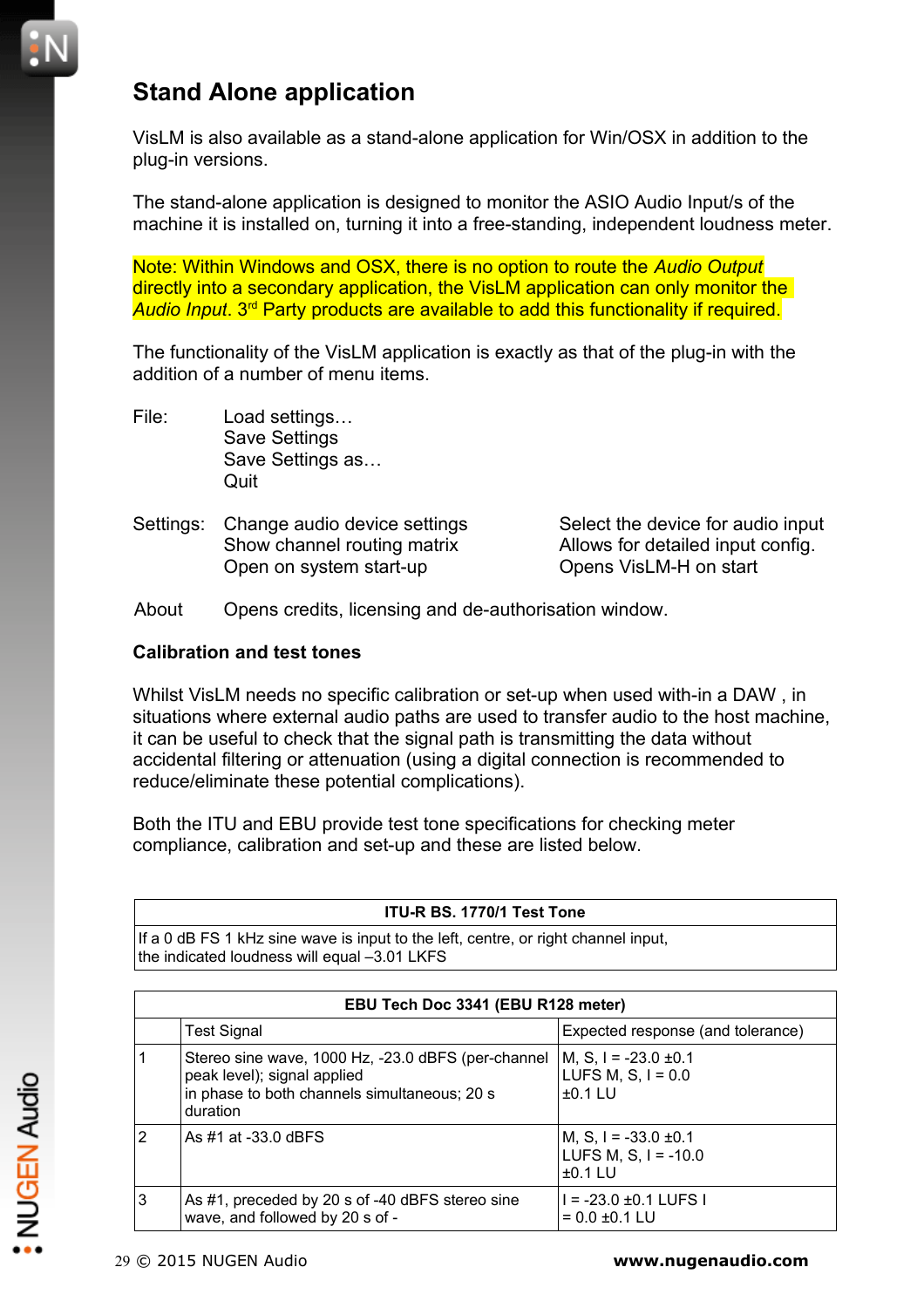

|   | 40 dBFS stereo sine wave                                                                                                                                                                      |                                                  |
|---|-----------------------------------------------------------------------------------------------------------------------------------------------------------------------------------------------|--------------------------------------------------|
| 4 | As #3, preceded by 20 s of -75 dBFS stereo sine<br>wave, and followed by 20 s of -<br>75 dBFS stereo sine wave                                                                                | $1 = -23.0 \pm 0.1$ LUFS I<br>$= 0.0 \pm 0.1$ LU |
| 5 | As #3, but with the levels of the 3 tones at -26 dBFS,<br>-20 dBFS and -26 dBFS,<br>respectively                                                                                              | $I = -23.0 \pm 0.1$ LUFS I<br>$= 0.0 \pm 0.1$ LU |
| 6 | 5.0 channel sine wave, 1000 Hz, 20 s duration, with<br>per-channel peak levels as<br>follows:<br>$-28.0$ dBFS in L and R $-24.0$ dBFS in C $-30.0$ dBFS in<br>$\mathsf{Ls}$ and $\mathsf{Rs}$ | $I = -23.0 \pm 0.1$ LUFS I<br>$= 0.0 \pm 0.1$ LU |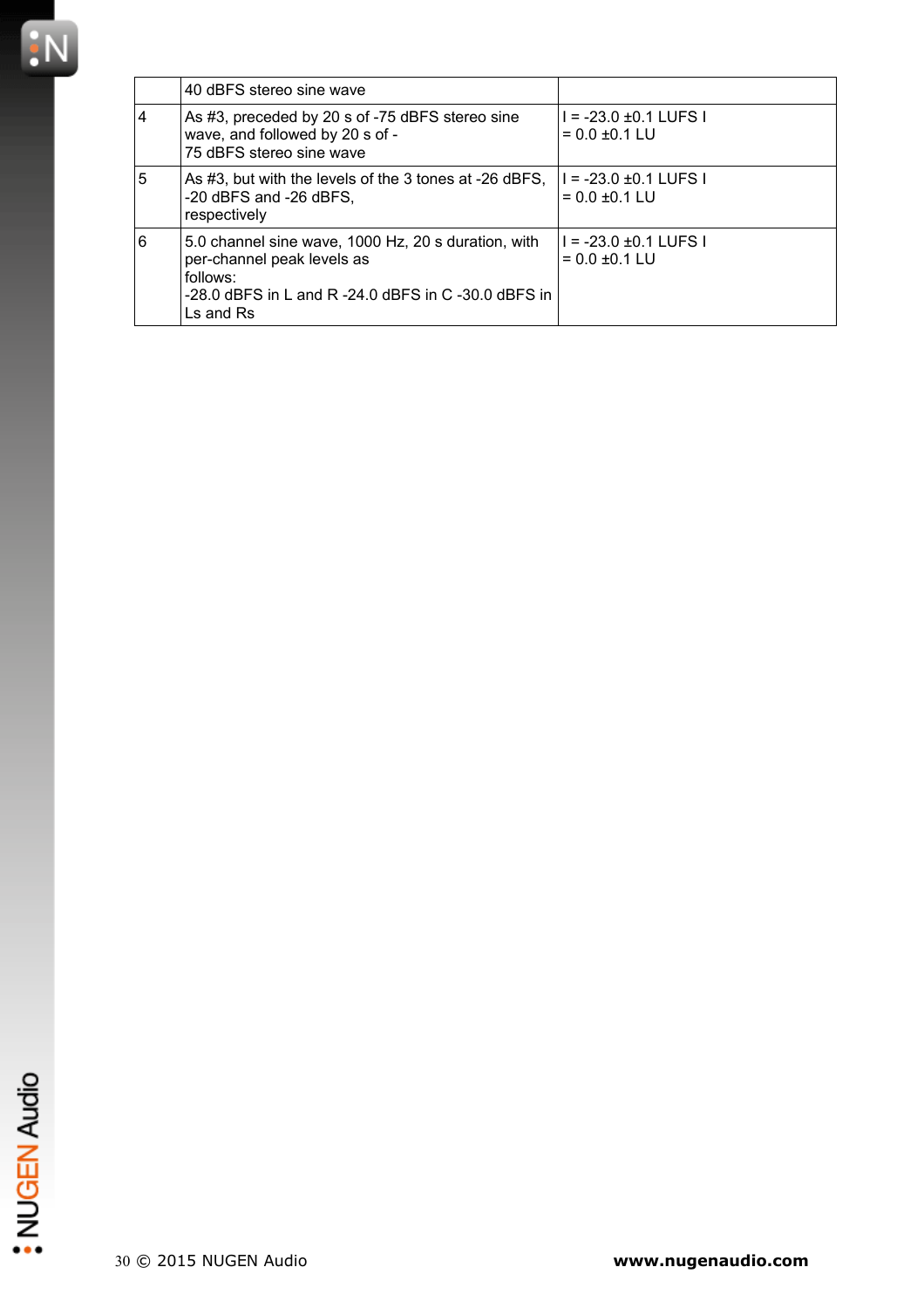## **Loudness metering in practice.**

VisLM provides Loudness Metering to several defined standards, and can be tailored to suit many specific situations using the many options available.

A good starting point is to select a Preset using the preset selections available via the options page. The preset will select an algorithm that meets the specification of the recommendations of the standard referred to in the title. This will set up VisLM to give readings that can be used to meet the production requirements of the standard selected. A description of some of these settings is given below.

| <b>Preset</b>                 | <b>Description</b>                                                                                                                        |
|-------------------------------|-------------------------------------------------------------------------------------------------------------------------------------------|
| ATSC A/85 LKFS                | Full scale loudness meter to 0 LKFS<br>Gated algorithm (G10)<br>ITU-R B.S.<br>True Peak Metering Over at -2dBTP                           |
| ATSC A/85 LK                  | Relative scale loudness meter off-set to $0 = -24$ LKFS<br>Gated algorithm (G10)<br>ITU-R B.S.<br>True Peak Metering Over at -2dBTP       |
| EBU R128 LUFS +9              | Full scale loudness 'EBU Mode' meter to 0 LUFS<br>Gated algorithm (G10)<br>EBU +9 Scale<br>True Peak Metering Over at -1dBTP              |
| EBU R128 LUFS +18             | Full scale loudness 'EBU Mode' meter to 0 LUFS<br>Gated algorithm (G10)<br>EBU +18 Scale<br>True Peak Metering Over at -1dBTP             |
| EBU R128 LU +9                | Relative scale loudness meter off-set to $0 = -23$ LUFS<br>Gated algorithm (G10)<br>EBU +9 Scale<br>True Peak Metering Over at -1dBTP     |
| EBU R128 LU +18               | Relative scale loudness meter off-set to $0 = -23$ LUFS<br>Gated algorithm (G10)<br>EBU +18 Scale<br>True Peak Metering Over at -1dBTP    |
| AGCOM 219/9/CSP LUFS          | Full scale loudness meter to 0 LUFS<br>Gated algorithm (G8)<br>ITU-R B.S.<br>True Peak Metering Over at -2dBTP                            |
| AGCOM 219/9/CSP LU            | Relative scale loudness meter off-set to $0 = -24$ LUFS<br>Gated algorithm (G8)<br>True Peak Metering Over at -2dBTP                      |
| <b>ITU-R B.S. 1770/1 LKFS</b> | Full scale loudness meter to 0 LKFS<br>Un-gated algorithm<br>ITU-R B.S. 1771 Scale<br>True Peak Metering Over at -2dBTP                   |
| ITU-R B.S. 1770-2 LKFS        | Full scale loudness<br>Gated algorithm (G10)<br>ITU-R B.S. 1771 Scale<br>True Peak Metering Over at -2dBTP                                |
| <b>ITU-R B.S. 1864 LK</b>     | Relative scale loudness meter off-set to $0 = -24$ LK<br>Un-gated algorithm<br>ITU-R B.S. 1771 Scale<br>True Peak Metering Over at -2dBTP |
| ARIB TR-B32                   | <b>Full scale loudness</b><br>Gated algorithm (G10)<br>ITU-R B.S. 1771 Scale<br>True Peak Metering Over at -1dBTP                         |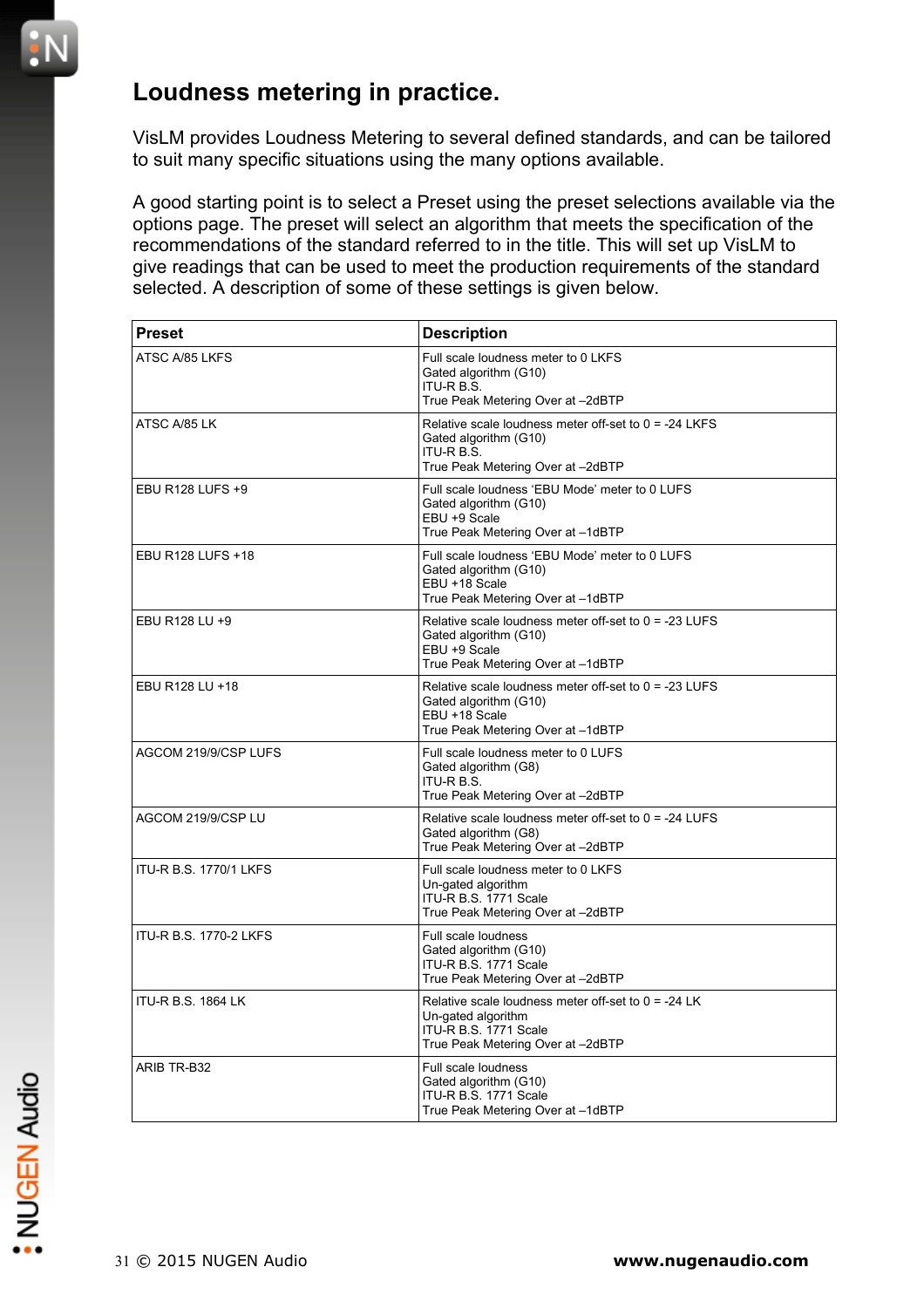#### **Taking Measurements and meeting loudness requirements**

The loudness requirements for different companies and institutions vary, so the guidelines below are supplied as background reading and to introduce the principles involved.

#### **Choosing the underlying loudness standard.**

VisLM is capable of meeting several loudness standards. All these standards are based on the definition of loudness measurement as defined in ITU-R B.S. 1770. Using this standard measurement of other recommendations such as EBU-R 128 and ATSC A/85 have been produced. Before making loudness measurements with the intention of meeting loudness delivery specifications it is important to choose the correct standard. Many of these are included as presets, others can be established using the parameters on the options page.

For more general loudness investigations, where no specific mode of operation is defined, any of the standard presets will give useful results.

#### **Momentary Loudness.**

This value is a rapid changing measure of the loudness at a point in time. It is generally used to aid mixing by ear and for spotting brief peaks and troughs that might otherwise go undetected. As the value changes rapidly, it is represented using the bar meter to facilitate easy reading. The maximum value reached  $M_{\text{max}}$  is also indicated. This can be reset by clicking the readout.

Momentary Loudness can be specified for short-form loudness measurements, where the LRA reading is not appropriate. It is not usual for Momentary and Shortterm loudness maxima to be specified simultaneously.

#### **Short-term Loudness.**

Short-term loudness is a measure of the loudness over a longer time period than the momentary value and is a good measure of how the loudness of the audio is perceived over time. By default, the loudness history display (VisLM-H) displays the historical value of short-term loudness.

Preferred Short-term Loudness ranges are often (although not always) detailed within in loudness requirement delivery specifications. Eg. Short-term Loudness values within –32 and –22 LKFS are preferred, or Short-term Loudness values are not to exceed –20 LKFS. Using the colour splits and/or the alerts settings, VisLM can be configured to show these ranges clearly so that any deviation beyond is easily picked up (see Fig. 1 & 2)

Momentary Loudness may also be specified for short-form loudness measurements, where the LRA reading is not appropriate. It is not usual for Momentary and Shortterm loudness maxima to be specified simultaneously.

#### **Integrated Loudness.**

Integrated Loudness is a single value of loudness that defines the 'average loudness' of an entire section of audio. This value is used for the purposes of loudness Where the LKA reading is not appropriate. It is not usual for Momentary and Short-<br>term loudness maxima to be specified simultaneously.<br>Integrated Loudness.<br>Integrated Loudness is a single value of loudness that defines th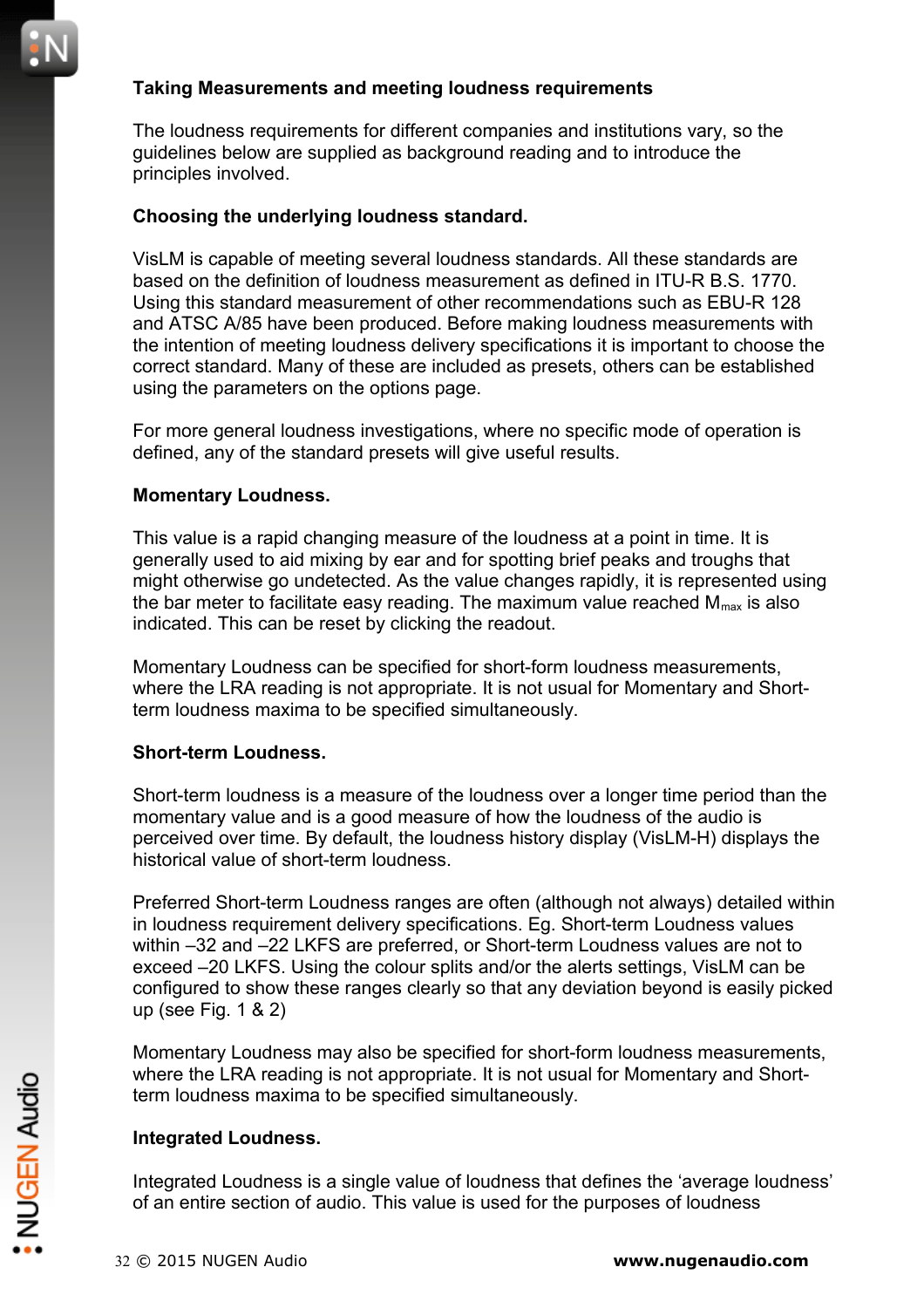normalisation, allowing sequential sections of audio to be matched, ensuring loudness consistency throughout station programming.

The Integrated Loudness for a program or section is measured either by measuring the entire section of audio, or in some specifications, by measuring a carefully selected 'anchor' section.

The integrated loudness value is usually given in loudness requirement delivery specifications. A single value is given eg. The programme material shall have an integrated loudness value of –23.0 LUFS.

Again, using the colour splits, VisLM can be configured to show the target loudness clearly so that the audio spread around this value can be seen easily (see Fig. 1 & 2)

A note on Leq<sub>m</sub> measurement and TASA submission.

VisLM measures Leq<sub>m</sub> to one decimal place. However, when making a submission to TASA specifications the *rounded up whole number* value is required.

eg. If VisLM shows a value of Leq<sub>m</sub> 84.3, the TASA specification value noted at submission would be  $\text{Leg}_{m}$  85.

#### **Loudness Range (LRA).**

Loudness Range is a measure of the variation of loudness measurement of a section of audio, and is measured along side the Integrated Loudness value. The LRA value can be used in helping to determine whether dynamic treatment of the audio is required.

Note:

The LRA measurement is very sensitive when used to measure very short sections of audio.

"It is noted that measurement of very short programmes, where leading or trailing silence is included, or of programmes consisting, for example, of isolated utterances, could result in misleadingly high values of LRA." EBU tech doc 3342, section 3.1

To measure LRA consistently, the following should be taken into consideration:

1. Begin measurement away from the 'start' point of the DAW sequence. This is because some DAW's rapidly ramp up the level of the audio in order to avoid clicks when starting audio in the middle of a file.

2. The measurement should be paused immediately after the audio clip has ended to avoid the following silence being taken into account.

#### **Variance.**

The Variance envelope shown in the loudness history section of VisLM-H is a subvalue of the loudness range descriptor, and shows the measure of variation in the Short-term loudness over time. 2. The measurement should be paused immediately after the audio clip has ended<br>avoid the following silence being taken into account.<br>Variance.<br>The Variance envelope shown in the loudness history section of VisLM-H is a<br>sub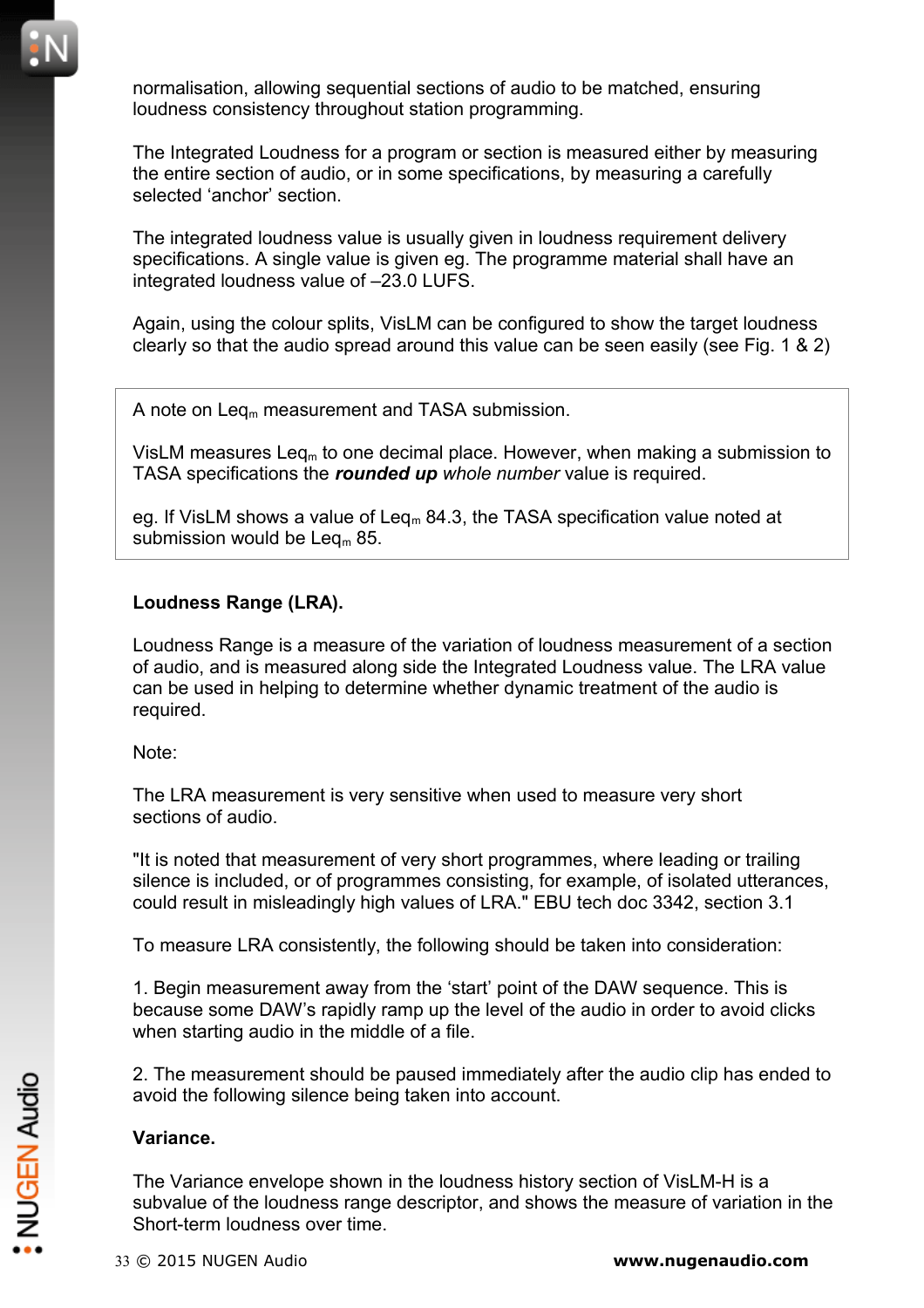

**Fig 1.** VisLM-H showing a preferred 'green zone' Short-term Loudness range, with a target loudness of –24 LKFS defined by a change in shading.



**Fig 2.** VisLM-H showing a 'green zone' Short-term Loudness range, with a no-go zone highlighted in red. <sup>3</sup><br>34 © 2015 NUGEN Audio<br>34 © 2015 NUGEN Audio<br>34 © 2015 NUGEN Audio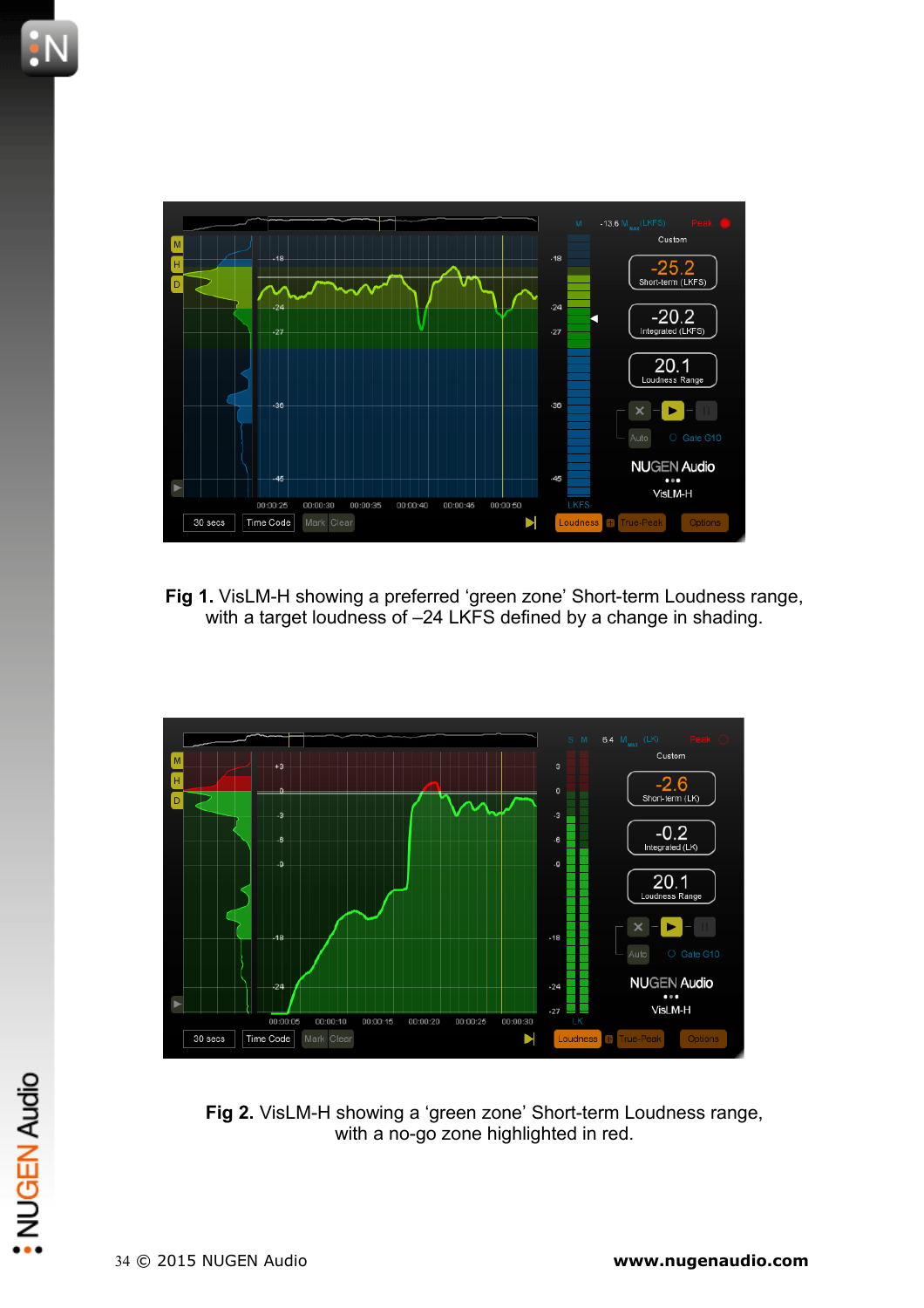# **Reporting a problem.**

If you encounter a problem with any of NUGEN Audio's products, please let us know, to help us improve them.

Please email NUGEN Audio at **support@nugenaudio.com** giving a clear explanation of the problem. Please state how frequently you've experienced the problem. If there are any particular steps you need to go through to see the problem, please detail these.

Please also state your operating system, and the rough specs for your machine (e.g.- CPU speed, RAM) - in Windows XP you can get this information by rightclicking "My Computer" and selecting properties.

Please be patient with any problems you may experience, particularly with products at a beta stage of release. At NUGEN Audio we take problems with our software seriously, and will endeavour to correct them as quickly as possible.